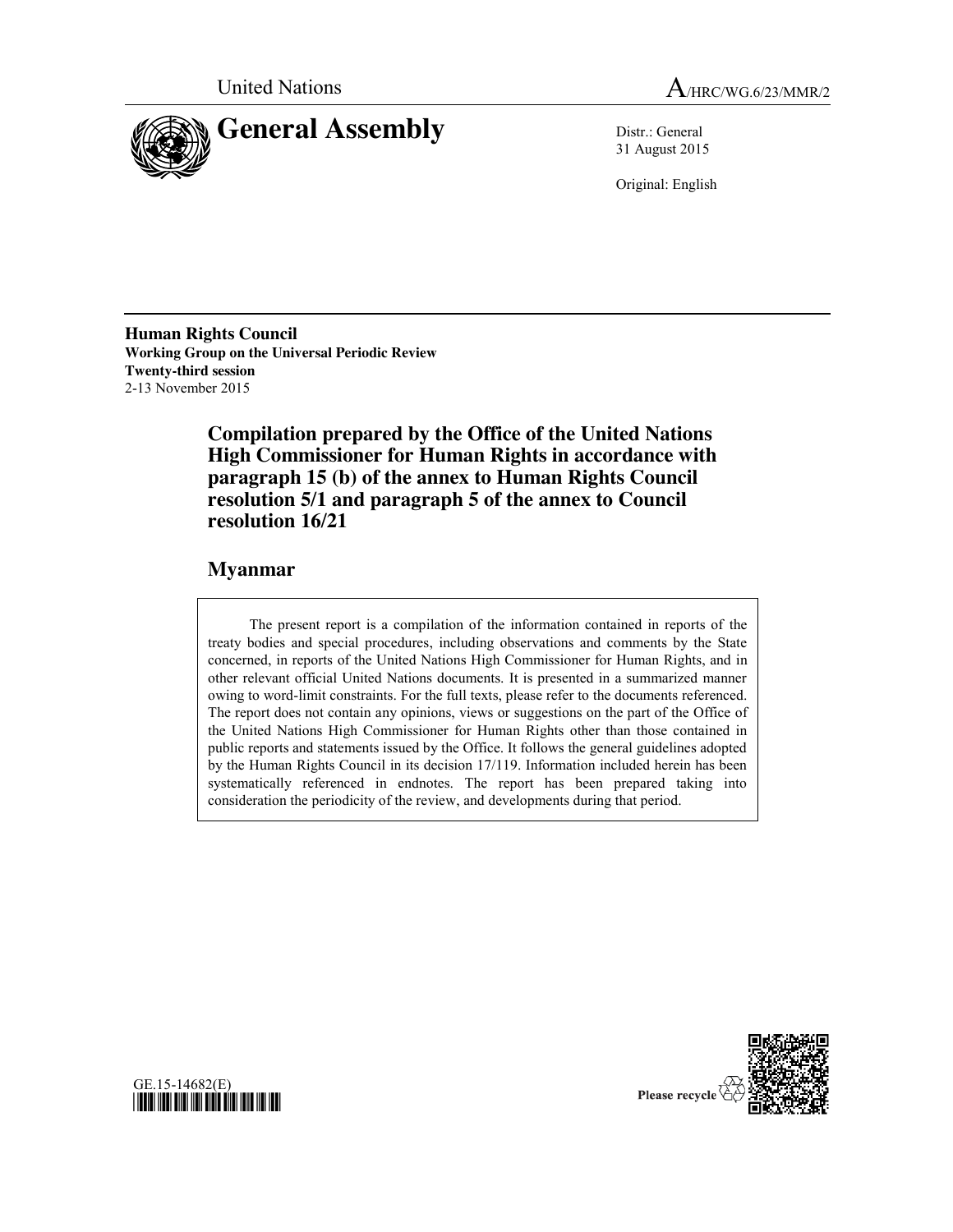# **I. Background and framework**

# **A. Scope of international obligations**<sup>1</sup>

**International human rights treaties**<sup>2</sup>

|                                                                       | Status during previous cycle                 | Action after review      | Not ratified/not accepted |
|-----------------------------------------------------------------------|----------------------------------------------|--------------------------|---------------------------|
| Ratification, accession                                               | CEDAW (1997)                                 | CRPD (2011)              | <b>ICERD</b>              |
| or succession                                                         | CRC (1991)                                   | OP-CRC-SC (2012)         | <b>ICESCR</b>             |
|                                                                       |                                              | ICESCR (signature, 2015) | <b>ICCPR</b>              |
|                                                                       |                                              |                          | <b>ICCPR-OP 2</b>         |
|                                                                       |                                              |                          | <b>CAT</b>                |
|                                                                       |                                              |                          | OP-CAT                    |
|                                                                       |                                              |                          | OP-CRC-AC                 |
|                                                                       |                                              |                          | <b>ICRMW</b>              |
|                                                                       |                                              |                          | <b>ICPPED</b>             |
| Reservations and/or<br>declarations                                   | <b>CEDAW</b><br>(reservation, art. 29, 1997) |                          |                           |
| Complaints procedures,<br>inquiries and urgent<br>action <sup>3</sup> |                                              |                          | <b>ICERD</b>              |
|                                                                       |                                              |                          | OP-ICESCR                 |
|                                                                       |                                              |                          | <b>ICCPR</b>              |
|                                                                       |                                              |                          | <b>ICCPR-OP 1</b>         |
|                                                                       |                                              |                          | OP-CEDAW                  |
|                                                                       |                                              |                          | CAT                       |
|                                                                       |                                              |                          | OP-CRC-IC                 |
|                                                                       |                                              |                          | <b>ICRMW</b>              |
|                                                                       |                                              |                          | OP-CRPD                   |
|                                                                       |                                              |                          | <b>ICPPED</b>             |

### **Other main relevant international instruments**

| Status during previous cycle                                               | Action after review | Not ratified                                                  |
|----------------------------------------------------------------------------|---------------------|---------------------------------------------------------------|
| Convention on the Prevention<br>and Punishment of the Crime<br>of Genocide |                     | Rome Statute of the<br><b>International Criminal Court</b>    |
| Palermo Protocol <sup>4</sup>                                              |                     | Conventions on refugees and<br>stateless persons <sup>5</sup> |
| Geneva Conventions of 12<br>August 1949 <sup>6</sup>                       |                     | Additional Protocols I, II and<br>III to the 1949 Geneva      |
|                                                                            |                     |                                                               |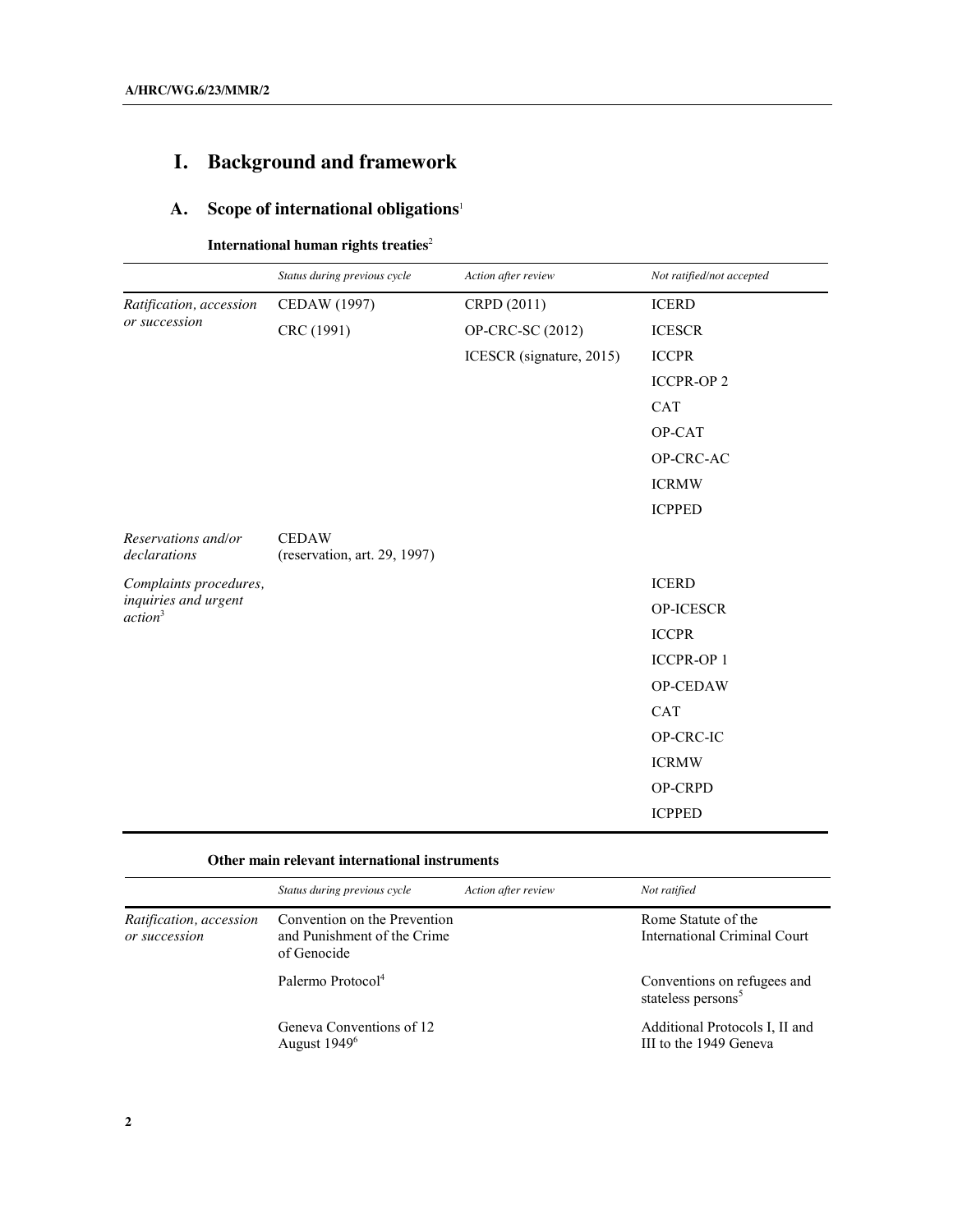| Status during previous cycle                                                               | Action after review                        | Not ratified                                             |
|--------------------------------------------------------------------------------------------|--------------------------------------------|----------------------------------------------------------|
|                                                                                            |                                            | Conventions <sup>7</sup>                                 |
| ILO fundamental<br>conventions, except Nos. 98,<br>100, 105, 111, 138 and 182 <sup>8</sup> | $\text{ILO}$ Convention No. 182 $\text{°}$ | ILO Conventions Nos. 98,<br>100, 105, 111 and $138^{10}$ |
|                                                                                            |                                            | <b>ILO Conventions Nos. 169</b><br>and $189^{11}$        |
|                                                                                            |                                            | Convention against<br>Discrimination in Education        |

1. The Committee on the Rights of the Child recommended that Myanmar ratify core international human rights treaties, such as OP-CRC-AC, ICERD, ICESCR, OP-ICESCR, ICCPR, ICCPR-OP 1, ICCPR-OP 2, OP-CEDAW, CAT, OP-CAT, ICRMW, OP-CRPD and ICPPED,<sup>12</sup> as well as the conventions on stateless persons,<sup>13</sup> the Rome Statute of the International Criminal Court,<sup>14</sup> ILO Convention No. 138<sup>15</sup> and the Convention on the Prohibition of the Use, Stockpiling, Production and Transfer of Anti-Personnel Mines and on Their Destruction.16 The Special Rapporteur on the situation of human rights in Myanmar made similar recommendations with respect to OP-CRC-AC,<sup>17</sup> CAT,<sup>18</sup> OP-CAT<sup>19</sup> and the Convention on the Prohibition of the Use, Stockpiling, Production and Transfer of Anti-Personnel Mines and on Their Destruction.<sup>20</sup>

2. The United Nations Educational, Scientific and Cultural Organization (UNESCO) considered that Myanmar should be encouraged to ratify the Convention against discrimination in education. 21

#### **B. Constitutional and legislative framework**

3. The Human Rights Council urged Myanmar to continue constitutional reform and to ensure that the constitutional referendum and elections to be held in 2015 and beyond are credible, inclusive and transparent, ensuring equal opportunity for the representation and participation of women as candidates and voters and that all the people of Myanmar are able to cast their vote.<sup>22</sup>

4. The Special Rapporteur on the situation of human rights in Myanmar indicated that the military stood above the country's judicial and legal framework, outside of civilian control and oversight.<sup>23</sup> She recommended that Myanmar initiate democratic amendments to the 2008 Constitution.<sup>24</sup>

5. The Special Rapporteur highlighted that constitutional reform would be needed to embrace the aspirations of ethnic communities to have their human rights respected, to have a say in government decisions and to benefit from the resources held within their lands.<sup>25</sup>

#### **C. Institutional and human rights infrastructure and policy measures**

6. The Secretary-General noted the adoption in March 2014 of a law aimed at establishing a national human rights institution in compliance with the principles relating to the status of national institutions for the promotion and protection of human rights (Paris Principles).<sup>26</sup> The Human Rights Council encouraged Myanmar to ensure that the National Human Rights Commission is able to discharge its functions fully and in accordance with the Paris Principles.<sup>27</sup>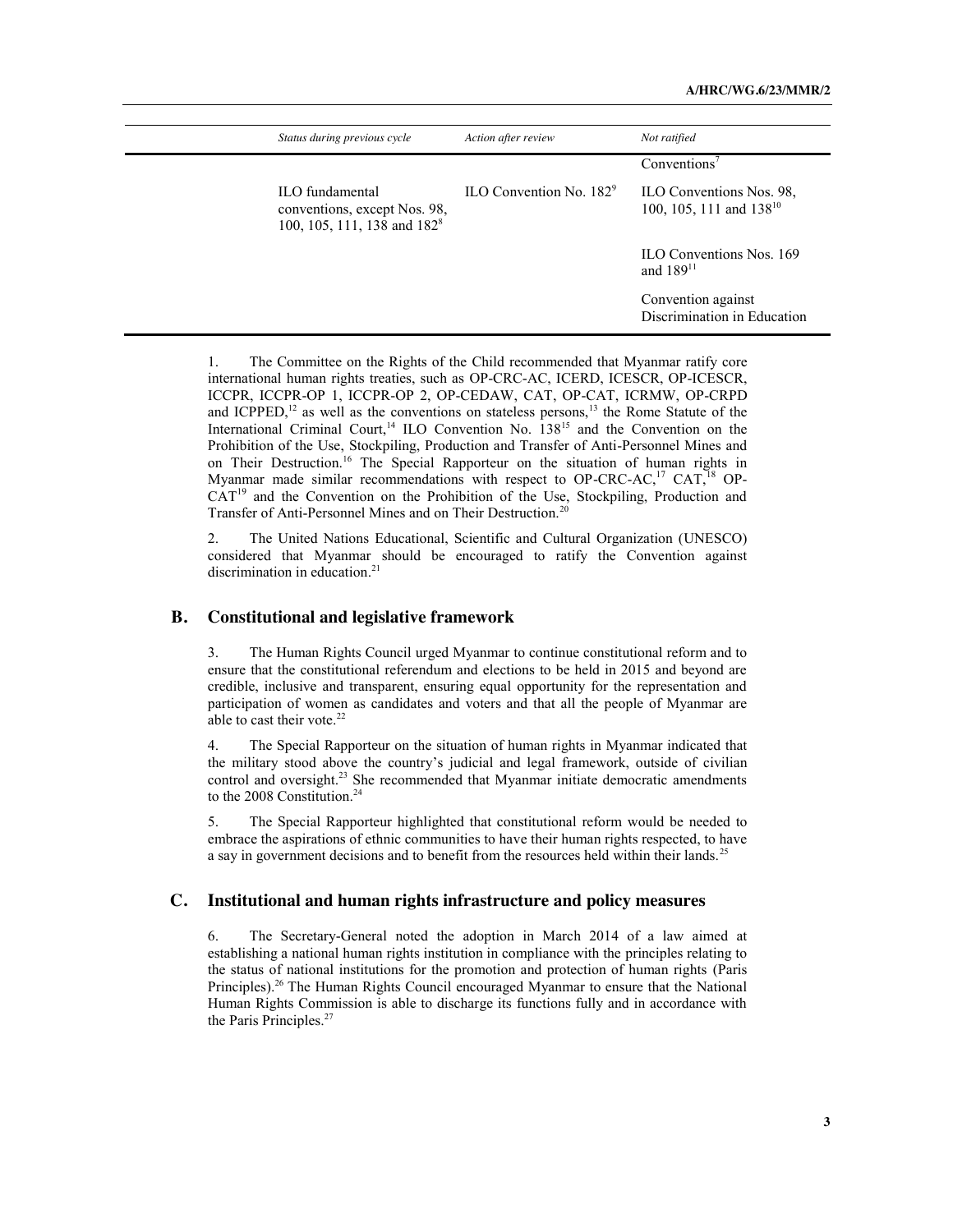| Status of national human rights institutions <sup>28</sup> |                              |                                           |  |
|------------------------------------------------------------|------------------------------|-------------------------------------------|--|
| National human rights institution                          | Status during previous cycle | Status during present cycle <sup>29</sup> |  |
| National Human Rights Commission                           |                              | Not accredited                            |  |

# **II. Cooperation with human rights mechanisms**

# **A. Cooperation with treaty bodies**

### **1. Reporting status**

| Treaty body                                                                  | Concluding<br><i>observations included in</i><br>previous review | Latest report<br>submitted since<br>previous review | Latest concluding<br>observations | Reporting status                                                                                   |
|------------------------------------------------------------------------------|------------------------------------------------------------------|-----------------------------------------------------|-----------------------------------|----------------------------------------------------------------------------------------------------|
| Committee on the<br>Elimination of<br><b>Discrimination</b><br>against Women | November 2008                                                    | 2015                                                |                                   | Fourth and fifth reports pending<br>consideration in 2016                                          |
| Committee on the<br>Rights of the Child                                      | June 2004                                                        | 2009                                                | February 2012                     | Fifth and sixth reports due in 2017.<br>Initial report on OP-CRC-SC overdue<br>since February 2014 |
| Committee on the<br>Rights of Persons<br>with Disabilities                   | $\blacksquare$                                                   |                                                     |                                   | Initial report overdue since January 2014                                                          |

#### **2. Responses to specific follow-up requests by treaty bodies**

| Treaty body                                                           | Due in | Subject matter                                                                               | Submitted in                                                                                                                         |
|-----------------------------------------------------------------------|--------|----------------------------------------------------------------------------------------------|--------------------------------------------------------------------------------------------------------------------------------------|
| Committee on the<br>Elimination of<br>Discrimination<br>against Women | 2009   | Participation in political and public life;<br>women in northern Rakhine State <sup>30</sup> | 2009, <sup>31</sup> 2010, <sup>32</sup> 2011 <sup>33</sup> and 2013; <sup>34</sup><br>additional information requested <sup>35</sup> |

# **B. Cooperation with special procedures**<sup>36</sup>

|                                                                                                                                        | Status during previous cycle | Current status                                                                                                                                                                                                              |
|----------------------------------------------------------------------------------------------------------------------------------------|------------------------------|-----------------------------------------------------------------------------------------------------------------------------------------------------------------------------------------------------------------------------|
| Standing invitation                                                                                                                    | No                           | No                                                                                                                                                                                                                          |
| Visits undertaken<br>Special Rapporteur on the situation of<br>human rights in Myanmar (2007, 2008,<br>2009, February and August 2010) |                              | Special Rapporteur on the situation of human<br>rights in Myanmar (February, May and August<br>2011, January/February and July/August 2012,<br>February and August 2013, February and July<br>2014, January and August 2015 |
| Visits agreed to in                                                                                                                    | ٠                            |                                                                                                                                                                                                                             |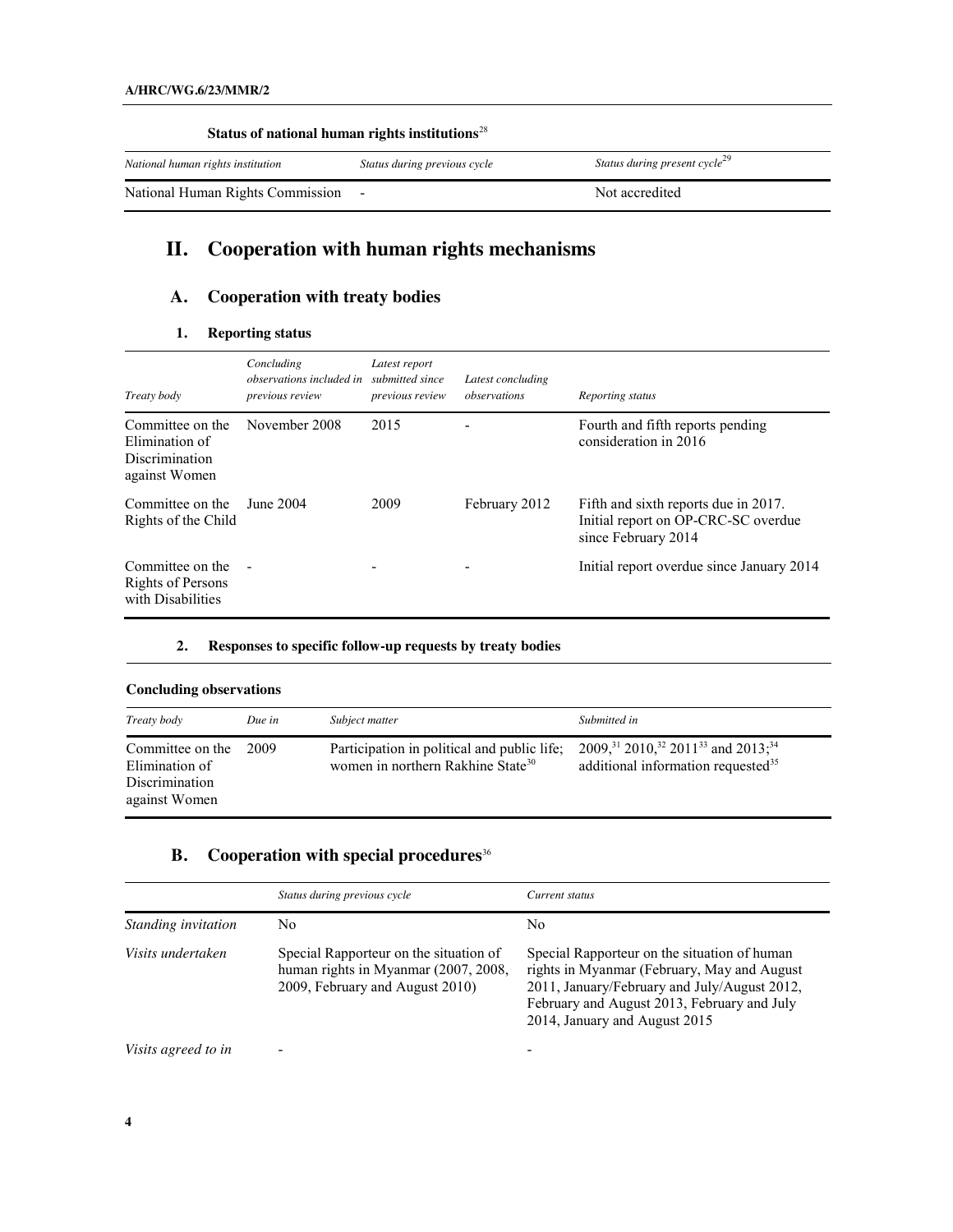|                                                             | Status during previous cycle                                                                            | Current status                                  |
|-------------------------------------------------------------|---------------------------------------------------------------------------------------------------------|-------------------------------------------------|
| principle                                                   |                                                                                                         |                                                 |
| <i>Visits requested</i>                                     | Internally displaced persons                                                                            | Arbitrary detention                             |
|                                                             | Food                                                                                                    | Independence of judges and lawyers              |
|                                                             | Freedom of religion or belief                                                                           | Food                                            |
|                                                             | Summary executions                                                                                      | Internally displaced persons                    |
|                                                             | Independence of judges and lawyers                                                                      | Freedom of peaceful assembly and of association |
|                                                             |                                                                                                         | Education                                       |
| Responses to letters of<br>allegation and urgent<br>appeals | In the period under review 46 communications were sent. The Government replied to 25<br>communications. |                                                 |

7. In January 2015, the United Nations High Commissioner for Human Rights stated that the sexist, insulting language used by an influential monk against the United Nations independent human rights expert on Myanmar during her official visit to the country was utterly unacceptable and intolerable. He called on religious and political leaders in Myanmar to unequivocally condemn all forms of incitement to hatred.<sup>37</sup>

### **C. Cooperation with the Office of the United Nations High Commissioner for Human Rights**

8. The Office of the United Nations High Commissioner for Human Rights (OHCHR) Regional Office for South-East Asia in Thailand covered Myanmar. It contributed to the enhanced awareness of government authorities and parliamentarians on the ratification of core treaties, promoted bringing national legislation into line with international standards, and provided technical assistance in relation to the new enabling law of the National Human Rights Commission of Myanmar.<sup>38</sup>

9. In November 2014, referring to the announcement made by President Thein Sein in November 2012 to establish an OHCHR country office in Myanmar, the High Commissioner recommended that the President confirm that Myanmar was ready to host a full-fledged OHCHR office by early 2015.<sup>39</sup> In that regard, the Secretary-General noted limited progress in the continuing negotiations between OHCHR and Myanmar.<sup>40</sup> The Special Rapporteur on the situation of human rights in Myanmar and the Human Rights Council recommended the expeditious establishment of an OHCHR office with a full mandate.<sup>41</sup>

# **III. Implementation of international human rights obligations, taking into account applicable international humanitarian law**

## **A. Equality and non-discrimination**

10. The Secretary-General noted that the lack of substantive participation of women in the peace negotiations continued to be a challenge for all parties in the peace process.<sup>42</sup> The United Nations country team stated that women and their priorities were poorly represented in the country's peace process.43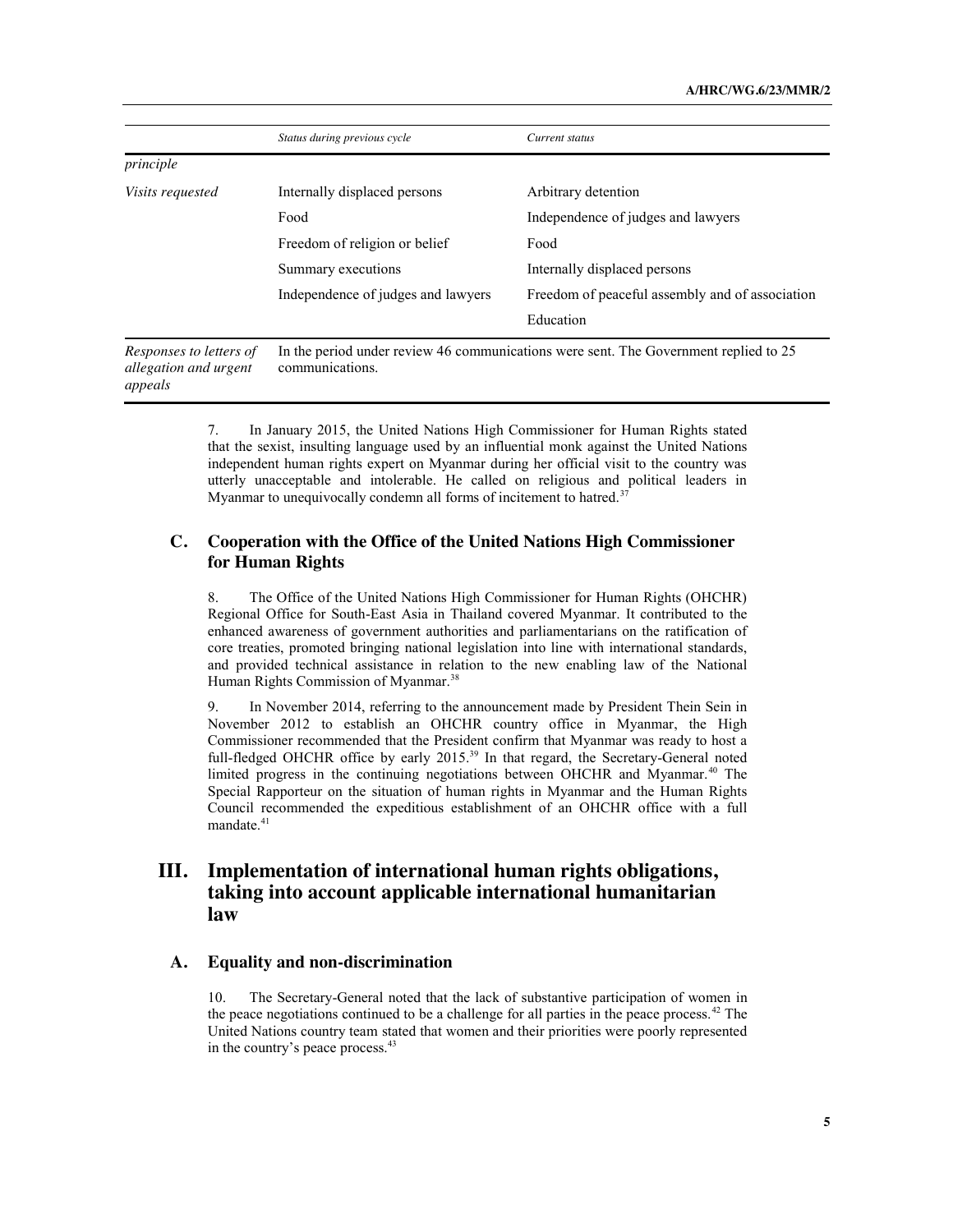11. Regarding the recommendation contained in paragraph 105.10 of the report of the Working Group on the Universal Periodic Review,<sup>44</sup> the country team noted the adoption of the National Strategic Plan for the Advancement of Women for 2013-2022.<sup>45</sup>

12. The country team indicated that more women than men were found in vulnerable employment in women-oriented sectors. A wide gap remained in higher ranks of paid employment, with women concentrated in lower ranks. Women might be paid less for the same type of job or might not be considered for higher-paid jobs.<sup>46</sup>

13. The country team stated that a set of "Protection of Race and Religion Bills" covering areas on religious conversion, interfaith marriage, monogamy and family planning had raised grave concerns.<sup>47</sup> The High Commissioner expressed particular concern about those new laws, <sup>48</sup> which were discriminatory against women and religious minorities. <sup>49</sup> A group of United Nations human rights experts expressed similar concerns, stating that the laws could fuel existing tensions in the country.<sup>50</sup>

14. The country team stated that the group self-identifying as Rohingya, referred to by the Government as Bengali, suffered from multiple forms of discrimination. Restrictions on freedom of movement and local orders continued to discriminate against Muslim populations. They did not apply to any other religious groups.<sup>51</sup>

15. The Secretary-General noted the violent events of June and October 2012 in Rakhine State and the rift between the Buddhist and Muslim communities, as well as the attack on the premises of the United Nations and international non-governmental organizations in Sittwe in March 2014. He stated that those violent acts had not only resulted in increased polarization between the communities along religious and communal lines but also increased incidents of intolerance and hate speech. $52$ 

16. In June 2015, the Human Rights Council condemned the systematic gross violations of human rights and abuses committed in Rakhine State, in particular against Rohingya Muslims, and called upon Myanmar to ensure the protection of human rights of all persons in Myanmar, including of Rohingya Muslims.<sup>53</sup>

17. The Special Rapporteur on the situation of human rights in Myanmar recommended that Myanmar take urgent steps to address escalating extremist nationalist sentiment in the country by ensuring that senior government officials speak out against instances of hate speech, ensure the investigation of the extent of the harm caused to persons as a result of hate speech and incitement to violence and ensure that perpetrators are held to account.<sup>54</sup>

18. The country team stated that the 1982 Citizenship Law did not comply with the prohibition of discrimination on the grounds of race. While there were procedures for persons outside the 135 ethnic groups to apply for citizenship, there was evidence that the law had been applied in an arbitrary and discriminatory manner. Several groups, including Rohingya, continued to be at risk of statelessness.55

19. The country team also stated that the 1982 Citizenship Law did not contain a protection to ensure the acquisition of Myanmar citizenship by children who were born in Myanmar and did not have a "relevant link" to another State. <sup>56</sup> The Committee on the Rights of the Child recommended that Myanmar strengthen its efforts to ensure effective registration of all children born in Myanmar without any discrimination.<sup>57</sup>

20. The Special Rapporteur on the situation of human rights in Myanmar recommended the removal of provisions in the 1982 Citizenship Law that provided for the granting of citizenship on the basis of ethnicity or race.<sup>58</sup> The Committee on the Rights of the Child recommended that Myanmar abrogate the legal provisions providing for different citizenship categories<sup>59</sup> and remove any indication of ethnic origin on identity cards.<sup>60</sup>

21. The country team stated that acts of stigmatization and discrimination by health-care providers against people living with HIV, men who have sex with men, sex workers and people who inject drugs was a common occurrence.<sup>61</sup>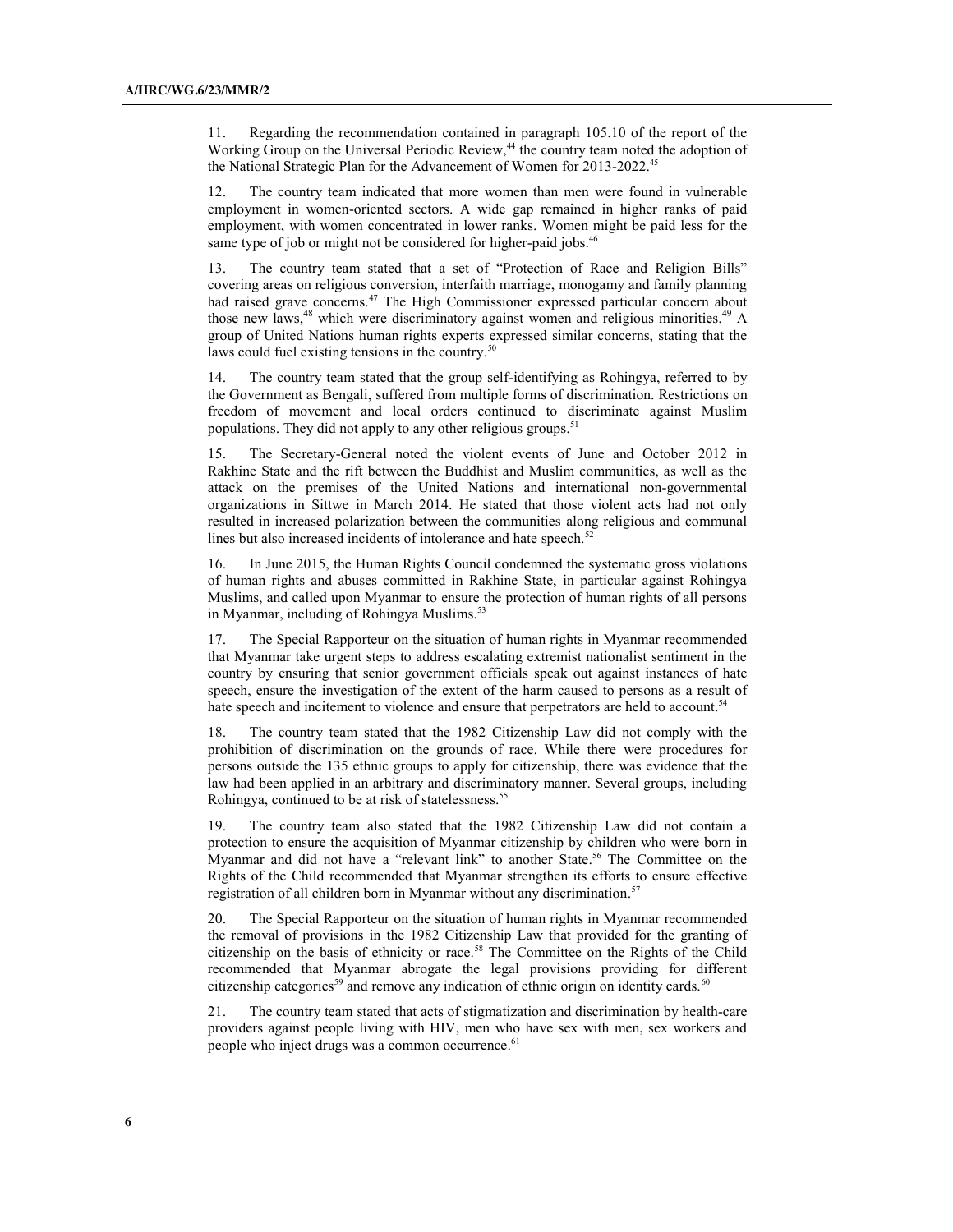#### **B. Right to life, liberty and security of person**

22. The Special Rapporteur on the situation of human rights in Myanmar recommended that Myanmar abolish the death penalty.<sup>62</sup>

23. That same Special Rapporteur recommended that a nationwide ceasefire accord include specific references to respect for human rights law and a comprehensive system for monitoring its implementation.<sup>63</sup>

24. The Special Rapporteur also urged the Government and ethnic armed groups to undertake mine survey, clearance, marking and fencing activities in ethnic border areas. $64$ 

25. In February 2015, the High Commissioner warned about the situation in the Kokang self-administered zone in northern Shan State. Reports had suggested that tens of thousands of people had been displaced by the fighting. A state of emergency had been declared for 90 days in the area, providing the military with wide-ranging executive and judicial powers.<sup>65</sup>

26. The country team noted that violations against civilians, following the outbreak of violence in mid-2011 in Kachin and northern Shan States, included: the arrest and torture of young men; villagers taken and used as guides and porters; restricted humanitarian access to civilians; and the killing and maiming of civilians. $66$ 

27. The country team noted several reports of torture and ill-treatment perpetrated against civilians while they were in detention or under interrogation by fighting parties. There were also reports of civilians, including medical personnel providing assistance to soldiers, being maimed or killed as a result of the fighting between the Tatmadaw<sup>67</sup> and the Kachin Independence Army. 68

28. The Human Rights Council expressed concern at the declaration of a state of emergency and the imposition of martial law in the Kokang self-administered zone and at the increased fighting in Shan and Kachin States, and urged the full implementation of existing ceasefire agreements, including for all parties, to protect the civilian population against violations and abuses of human rights and violations of international humanitarian law and for safe, timely, rapid and unimpeded humanitarian access to be granted to all areas.69

29. The country team stated that concerns remained over the excessive use of force by the police in managing protests, including protests against citizenship verification exercises in Rakhine State, student protests calling for reform to the National Education Law and protests at the Letpadaung copper mine, which had resulted in the fatal shooting of one person and injuries to several others.70

30. The Special Rapporteur on the situation of human rights defenders recommended that Myanmar enforce a code of conduct for law enforcement officials, particularly with regard to crowd control and the use of force, and ensure that the legal framework contains effective provisions for the oversight and accountability of law enforcement officials.<sup>71</sup>

31. The Working Group on Arbitrary Detention noted with concern that it had been called upon to render opinions on many similar cases in Myanmar and that a common thread running through those cases was the arrest and detention of persons who had attempted to exercise their human rights to free speech, expression, association and assembly and participate in the movement for democracy. It urged Myanmar to reconsider its vague, overly general and broad charges for arrest and detention.<sup>72</sup>

32. In 2014, the Special Rapporteur on human rights defenders took note of steps taken by the President in 2013 to release 100 prisoners of conscience. However, she reiterated her grave concerns regarding information on the continued arbitrary arrest and detention of human rights defenders, including allegations of torture and ill-treatment while in detention and denial of access to lawyers.<sup>73</sup>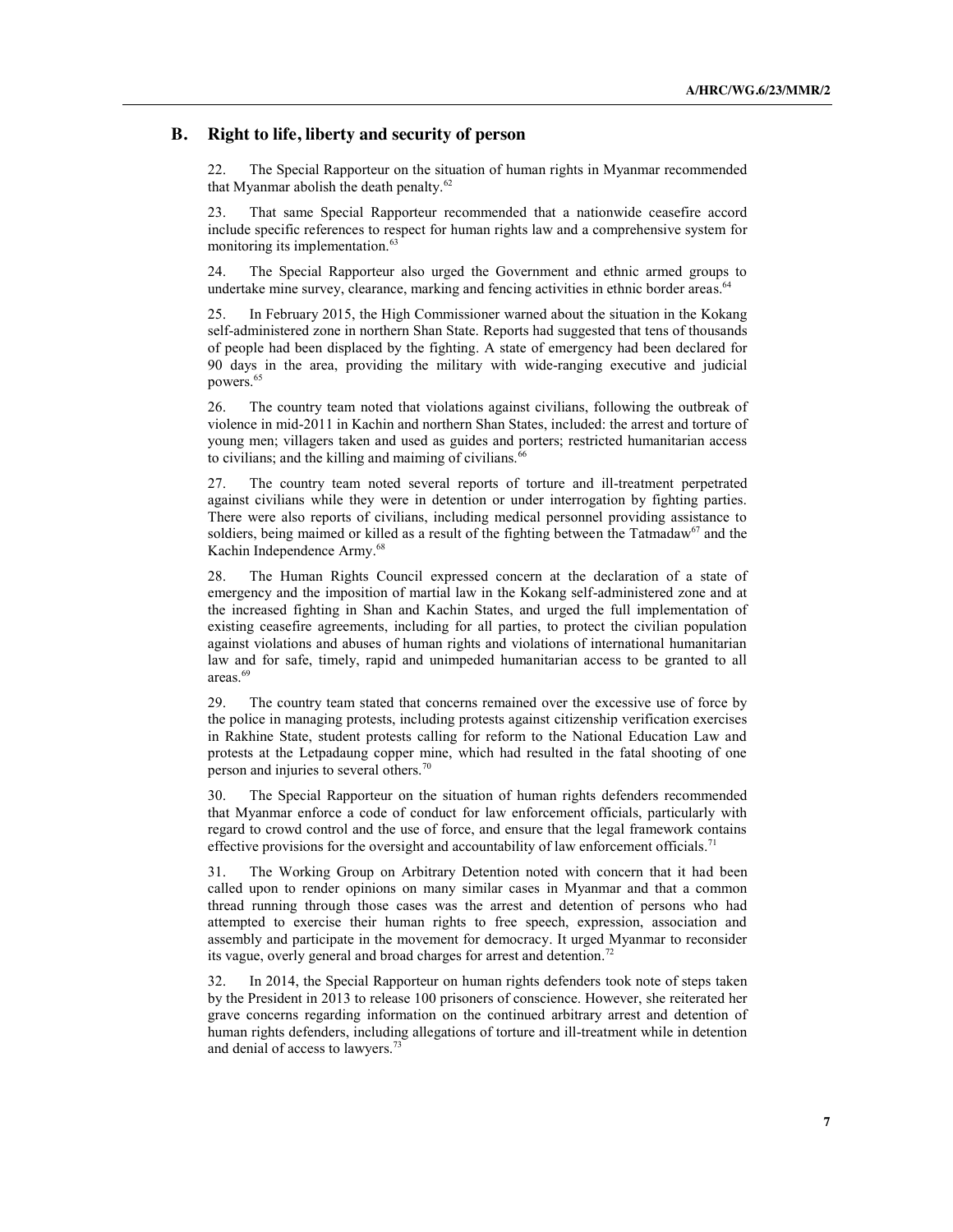33. The Secretary-General indicated that sexual violence remained widespread in Kachin State, northern Shan and Rakhine States and areas subject to ceasefire agreements in Chin State and the south-east of the country. Intercommunal fighting in Rakhine State had placed Muslim women in particular in a precarious position owing to restrictions on movement and lack of services.<sup>74</sup>

34. The country team indicated that section 375 of the 1861 Penal Code stipulated that a man was able to have sexual intercourse with his wife, even without her consent.<sup>75</sup>

35. The Committee on the Rights of the Child was deeply concerned about reports of sexual abuse of girls and boys; information on acts of rape and sexual violence committed by military personnel and police officers against young girls and adolescents; and prosecution of children engaged in prostitution.<sup>76</sup> The Committee also reiterated its concern about the lack of appropriate measures to prevent and combat domestic violence.<sup>77</sup>

36. That same Committee was concerned that corporal punishment was still lawful within the family and in alternative care settings and that it was a disciplinary measure in prisons. 78

37. Regarding the recommendations contained in paragraphs  $106.42^{79}$  and  $106.43^{80}$  of the report of the Working Group on the Universal Periodic Review, the country team noted the signing by the Government in 2012 of a Joint Action Plan with the County Task Force on Monitoring and Reporting to end the recruitment and use of children in the Tatmadaw. However, the Tatmadaw and seven ethnic armed groups were still listed by the Secretary-General as persistent perpetrators of recruitment and use of children.<sup>81</sup> In July 2015, the Special Representative of the Secretary-General for Children and Armed Conflict underlined the importance of criminalizing the recruitment and use of children, whether it be committed by civilian brokers or military personnel.<sup>82</sup>

38. In 2012, the ILO Committee of Experts on the Application of Conventions and Recommendations noted with satisfaction the adoption by Parliament of the Ward or Village Tract Administration Law, which had repealed the Village Act and the Towns Act of 1907 and made the use of forced labour by any person a criminal offence punishable with imprisonment and fines.<sup>83</sup>

39. The country team indicated that Myanmar had signed in 2012 a strategic joint action plan with ILO to eliminate the use of forced labour by 2015. However, cases of forced labour, including underage recruits, continued.<sup>84</sup> The Committee on the Rights of the Child was deeply concerned about the reported ongoing recruitment of child soldiers, both in the military and by non-State actors. 85

40. The Committee on the Rights of the Child remained concerned that Myanmar was a source country for men, women and children who were subjected to trafficking in persons, specifically forced labour, and for women and children in forced prostitution in other countries. 86

#### **C. Administration of justice, including impunity, and the rule of law**

41. The country team stated that many criminal defendants continued to be unrepresented. There was only limited State-funded legal aid, provided in cases that could attract capital punishment, and most legal assistance was provided by private lawyers and civil society organizations.87

42. The country team indicated that there was limited opportunity for independent or judicial review of administrative decisions, including those on the land registration system, and widespread reports continued of arbitrary seizure of land and property and disproportionate impact on ethnic minority rural communities.<sup>88</sup>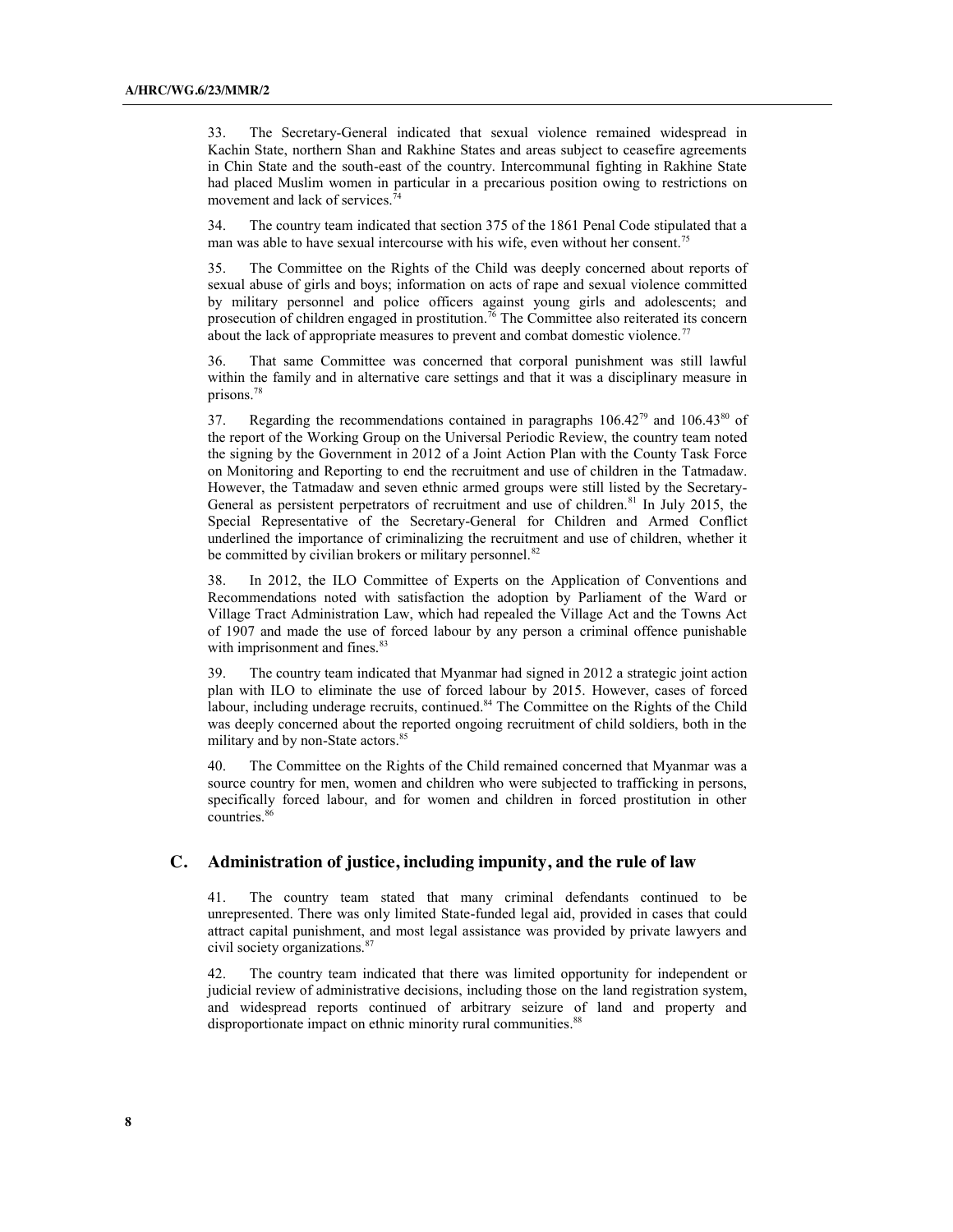43. The Special Rapporteur on the situation of human rights in Myanmar urged the Government to cooperate with the international community to address the issue of impunity.89 The High Commissioner stated that ensuring accountability for the military would be a key test for the transition of Myanmar.<sup>90</sup>

44. The Secretary-General stated that during 2014 there had continued to be a high level of impunity for conflict-related sexual violence perpetrated by State actors and a lack of transparency in military courts.<sup>91</sup>

45. The country team stated that human rights violations committed by security personnel that remained unaddressed were a continuing concern in Kachin and northern Shan States (including the Kokang region) and in areas where armed conflict had ceased but a heavy military presence remained. Impunity was also of particular concern in Rakhine State.<sup>92</sup>

46. The Special Rapporteur on human rights defenders and the Special Rapporteur on the situation of human rights in Myanmar reiterated concerns regarding reports of torture being routinely used by police officers with the aim of extracting confessions. They reiterated the need to combat the culture of impunity that existed for acts of torture in police stations, prisons and other places of detention.<sup>9</sup>

47. The Committee on the Rights of the Child urged Myanmar to: amend the Child Law to raise the age of criminal responsibility, currently set at 7 years old; use pretrial detention only for serious crimes; ensure that no child is subject to abuse and ill-treatment when in contact or in conflict with the law; and establish specialized juvenile courts with adequate resources throughout the territory.<sup>94</sup>

48. The country team stated that the jurisdiction of two existing juvenile courts extended only to cases of children in conflict with the law in Yangon and Mandalay, leaving children elsewhere under the jurisdiction of general courts.<sup>95</sup>

49. The Committee on the Rights of the Child urged Myanmar to ensure that children deprived of liberty in police stations or in detention facilities are not kept with adults and that girls are not kept with boys.<sup>96</sup>

#### **D. Right to privacy, marriage and family life**

50. The Committee on the Rights of the Child was concerned about the distinction between a child (up to the age of 16 years) and a youth (between 16 and 18 years), the absence of a minimum age for marriage for boys and the legality of the marriage of girls as young as 14 years with parental consent.<sup>97</sup>

51. That same Committee was concerned about the local order restricting marriages for Rohingya people and about the practice aimed at reducing the number of their children.<sup>98</sup> Despite the information provided in the follow-up report submitted by Myanmar in 2013,<sup>99</sup> the Committee on the Elimination of Discrimination against Women considered that Myanmar had failed to lift the orders concerning marriage authorization and restriction of pregnancy for Muslim women in northern Rakhine State.<sup>100</sup>

#### **E. Freedom of movement**

52. The Special Rapporteur on the situation of human rights in Myanmar recommended that Myanmar lift the severe and discriminatory restrictions on freedom of movement in Rakhine State.<sup>101</sup>

53. In response to the follow-up report submitted by Myanmar in  $2013$ ,<sup>102</sup>, the Committee on the Elimination of Discrimination against Women recommended that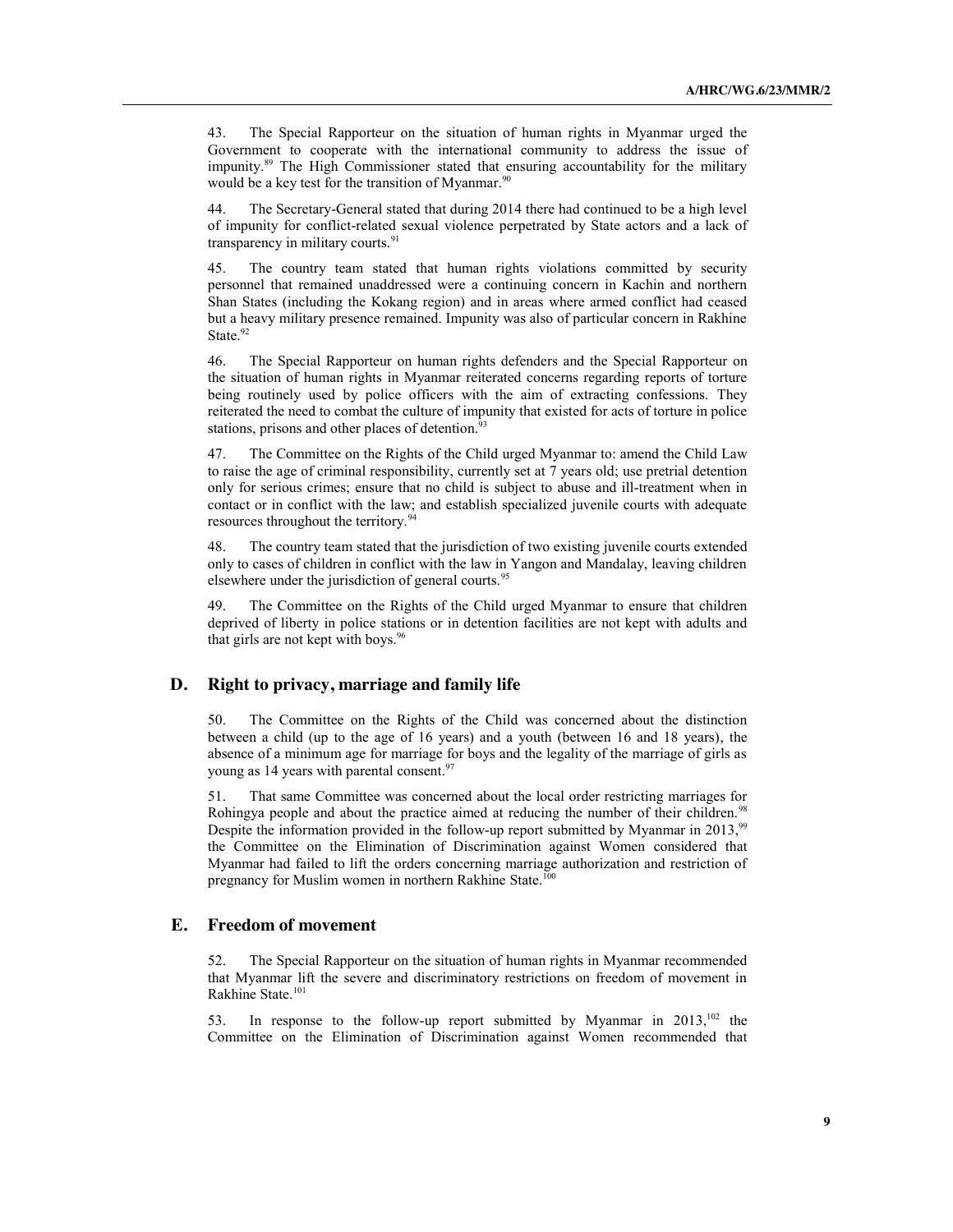Myanmar provide information on actions taken to ensure that Muslim women in northern Rakhine State, including internally displaced women, enjoy freedom of movement.<sup>103</sup>

#### **F. Freedom of religion or belief, expression, association and peaceful assembly, and right to participate in public and political life**

54. In 2014, three special procedures mandate holders called on Myanmar to discard the draft bill on religious conversion, which might result in the arbitrary denial of the right to change or adopt a religion or belief. The experts warned that the draft bill set out a cumbersome application and approval process for conversion and provided for disproportionate criminal sanctions on offenders.<sup>104</sup> In 2015, the Special Rapporteur on freedom of religion or belief emphasized that the right to conversion had the status of unconditional protection under international human rights law.105

55. The Committee on the Rights of the Child was concerned that some children were reportedly placed in Buddhist monasteries and converted to Buddhism without their parents' knowledge or consent, and that the Government sought to induce members of the Naga ethnic group in Sagaing Division to convert to Buddhism.<sup>106</sup>

56. The country team noted curfew orders prohibiting gatherings of more than four people and movement on public streets after certain hours in Rakhine. Consequently, religious gatherings in mosques of more than four people were banned. Signatures from mullahs of mosques and madrassas were being collected, assuring that they would not teach without obtaining prior permission. The renovation and construction of religious buildings continued to be controlled.<sup>107</sup>

57. UNESCO noted the adoption of the News Media Law in 2014.<sup>108</sup> The Special Rapporteur on the situation of human rights in Myanmar recommended that the law be reviewed with a view to removing the code of conduct for media workers, which should be voluntary, and strengthening the Media Council, including by making it more independent with safeguards from political influence.<sup>109</sup>

58. The Special Rapporteur on the situation of human rights in Myanmar noted that the Printing and Publishing Enterprise Law required all publications to be registered by the Ministry of Information, with five-year licences granted.<sup>110</sup> The Special Rapporteur recommended that Myanmar develop safeguards to ensure accountable and open criteriabased decisions on the granting of registration to publications under the Law.111

59. UNESCO encouraged Myanmar to introduce an access to information law that was in accordance with international standards.<sup>112</sup> The Committee on the Rights of the Child made a similar recommendation.<sup>113</sup>

60. UNESCO stated that, under the 1861 Penal Code, defamation was criminalized. Furthermore, the 1923 Official Secrets Act contained imprisonment sentences for anyone found guilty of disclosing State secrets.<sup>114</sup>

The country team indicated that outdated defamation, trespassing and national security laws must be amended and not be used to criminalize acts of investigative journalism.115 The High Commissioner highlighted the jailing of 10 journalists under those laws.116 The Special Rapporteur on the situation of human rights in Myanmar noted the sentencing of five staff of the *Unity* weekly news journal to 10 years in prison under the 1923 Official Secrets Act.<sup>117</sup>

62. The High Commissioner observed that a new generation of political prisoners might be being created through the jailing of people who sought to enjoy democratic freedoms. He highlighted the jailing of 14 members of the Michaungkan community for peacefully protesting the alleged confiscation of their land by the military.<sup>118</sup> He was also appalled at the two-year prison sentence handed down to U Htin Lin Oo on charges of insulting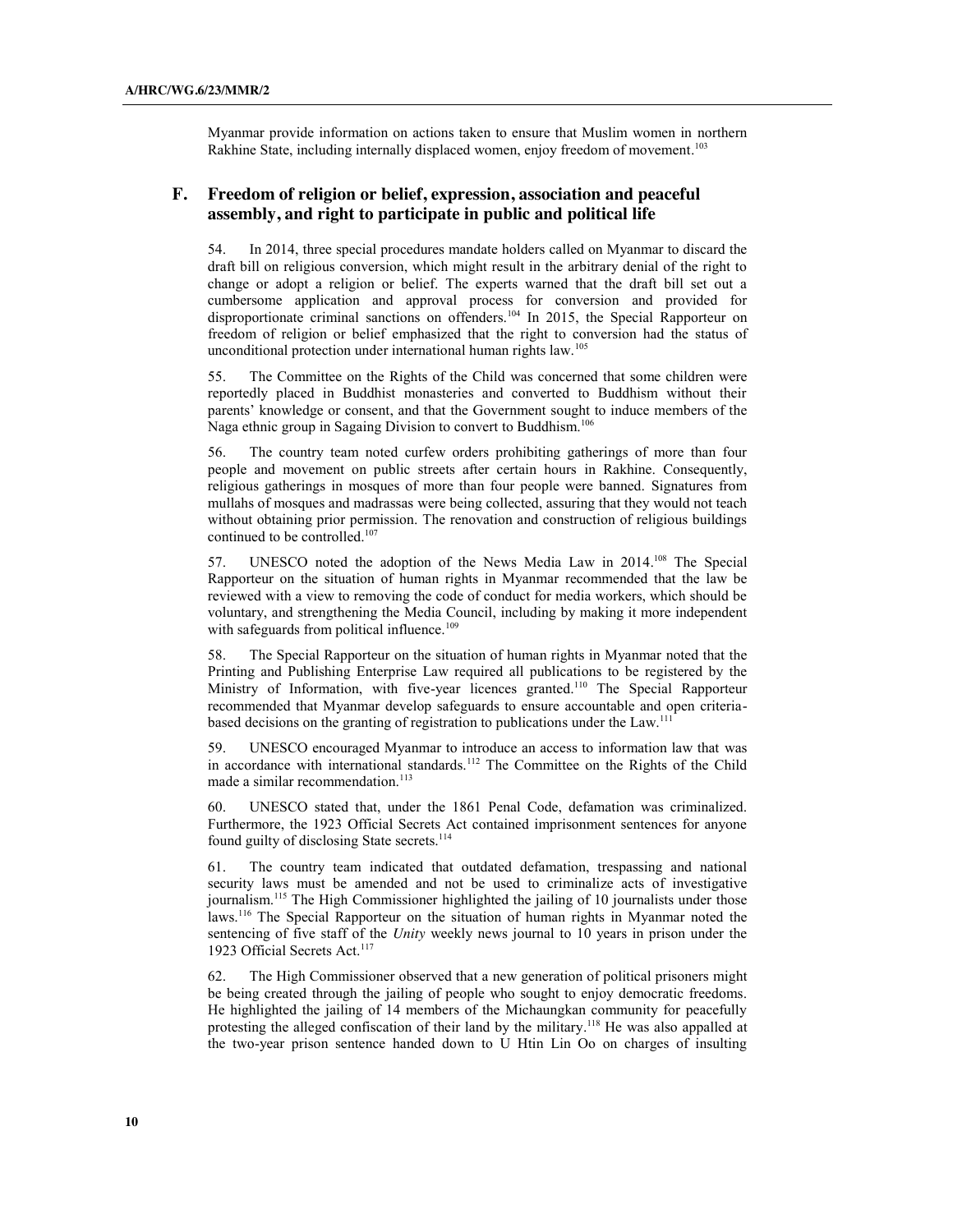religion. He urged Myanmar to release U Htin Lin Oo unconditionally and to take all measures necessary to ensure that those who legitimately exercise their rights to freedom of expression and opinion do not face reprisals.<sup>119</sup>

63. The Special Rapporteur on human rights defenders and the country team expressed concern regarding provisions that curtailed the right to freedom of peaceful assembly in the Law on the Right to Peaceful Assembly and Peaceful Procession.<sup>120</sup>

64. In March 2015, the High Commissioner expressed his concern about the arrest of more than 100 students and other protesters following their participation in demonstrations in Latpadan. About 60 of them had been charged under various laws, including article 18 of the Law on the Right to Peaceful Assembly and Peaceful Procession. <sup>121</sup> In August 2015, the Special Rapporteur on the situation of human rights in Myanmar called for their immediate release. $^{\rm 122}$ 

65. The Special Rapporteur also recommended that Myanmar remove the broad range of restrictions on the rights to peaceful assembly and freedom of expression in the abovementioned law, replace the system of prior authorization for peaceful assemblies with a system of voluntary notification and remove criminal sanctions for acts protected under international standards on freedom of expression and peaceful assembly.<sup>123</sup>

66. In 2011, despite the details provided by Myanmar,<sup>124</sup> the Committee on the Elimination of Discrimination against Women considered that the number of women at decision-making positions remained low.125 The Committee requested that Myanmar provide additional information on policies aimed at the promotion of women's participation in decision-making in all areas of public and political life.<sup>126</sup>

67. The Special Rapporteur on the situation of human rights in Myanmar expressed concern about the opinion delivered by the Constitutional Tribunal in February 2015, in which the Tribunal declared that the Referendum Law, allowing temporary registration card holders to vote in the constitutional referendum planned for later in 2015, was unconstitutional.<sup>127</sup>

#### **G. Right to work and to just and favourable conditions of work**

68. The country team stated that the definitions of child, child labour and its worst forms and the minimum age to retain employment were inconsistent with international law.<sup>128</sup> The Committee on the Rights of the Child was concerned about the widespread use of child labour in unacceptable conditions and the minimum legal age for the employment of children, set at 13 years of age.<sup>129</sup>

#### **H. Right to social security and to an adequate standard of living**

The Committee on the Rights of the Child was concerned about the persistently high rate of poverty among children, the significant income disparities between urban and rural areas and regional disparities in poverty.<sup>130</sup>

70. The country team noted that a social security law had been adopted in 2012, but indicated that the law provided only for contributory schemes, which had proven difficult to access for poor and vulnerable households.<sup>131</sup>

71. The Committee on the Rights of the Child expressed concern about serious gaps in the supply of safe drinking water, especially in rural areas, and inadequate sanitation facilities.<sup>132</sup>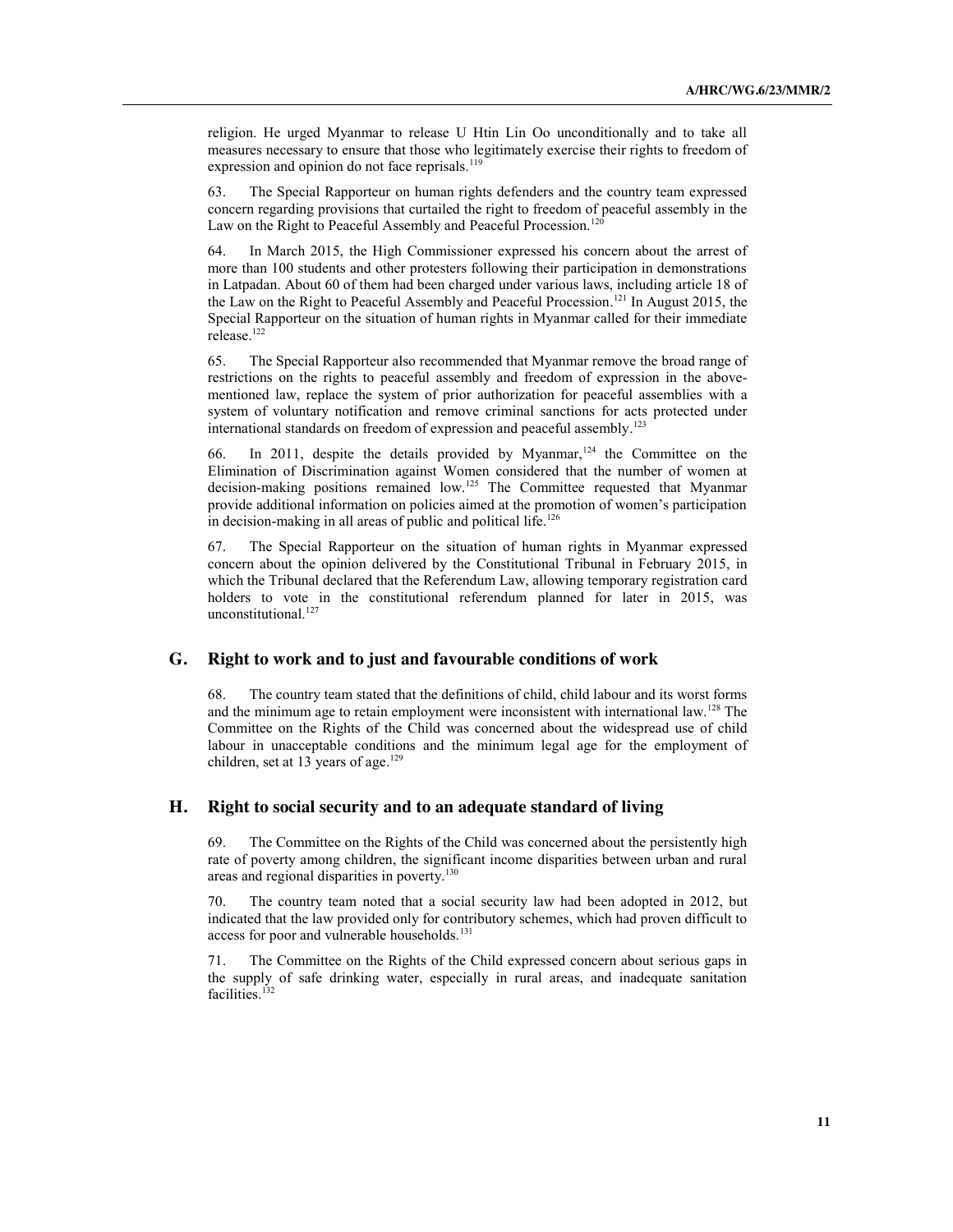#### **I. Right to health**

72. The country team stated that only 36 per cent of all deliveries were conducted in health facilities. Access to immunization was problematic in hard-to-reach and conflictaffected areas. Maternal and child undernutrition was still one of the biggest health problems. About one in three children below 5 years of age were stunted.<sup>133</sup>

73. The Committee on the Rights of the Child was concerned about the lack of knowledge among adolescents of sexual and reproductive health, which had an impact on early pregnancies and abortions among girls below the age of 18.<sup>134</sup>

74. The country team noted that adolescents were not able to provide consent for HIV prevention, testing and treatment services, and there was limited information and education for young people on sexual and reproductive health and rights.<sup>135</sup> The Committee on the Rights of the Child remained concerned that children were largely absent from the HIVcontrol programme agenda.<sup>136</sup>

75. The country team indicated that people living with HIV did not have adequate access to medicines for treatment of opportunistic infections. There were not enough treatment opportunities or drug treatment centres.<sup>137</sup>

#### **J. Right to education**

76. The High Commissioner noted that students had been marching from the Mandalay Region to Yangon since January 2015, calling for amendments to the National Education Law, which they claimed overly centralized decision-making power on education, was restrictive on the formation of student unions, and did not provide for the teaching of ethnic minority languages.<sup>138</sup>

77. UNESCO considered that Myanmar could be encouraged to further promote education for all, especially by designing programmes to ban discrimination against women and minorities, including by providing education in local languages.<sup>139</sup>

78. The Committee on the Rights of the Child recommended that Myanmar extend compulsory education to 16 years of age; ensure that primary education is free for all without secondary costs; and increase the number of schools, particularly in remote areas.<sup>140</sup>

#### **K. Persons with disabilities**

Regarding the recommendation contained in paragraph 104.21 of the report of the Working Group on the Universal Periodic Review,<sup>141</sup> the country team reported that, in 2014, a new Law on the Rights of Persons with Disabilities had been presented to Parliament for approval.<sup>142</sup>

80. The Committee on the Rights of the Child was concerned about widespread stigma and discrimination against persons with disabilities.<sup>143</sup>

81. The country team stated that the new education laws under discussion did not adequately reflect the principles of inclusive education for children with disabilities.<sup>144</sup> The Committee on the Rights of the Child raised a similar concern. 145

#### **L. Minorities and indigenous peoples**

82. The Committee on the Elimination of Discrimination against Women was deeply concerned about reports that in May 2012, violence had displaced nearly 75,000 persons, mostly Rohingya, and in October, an additional 35,000 persons, also mostly Rohingya. It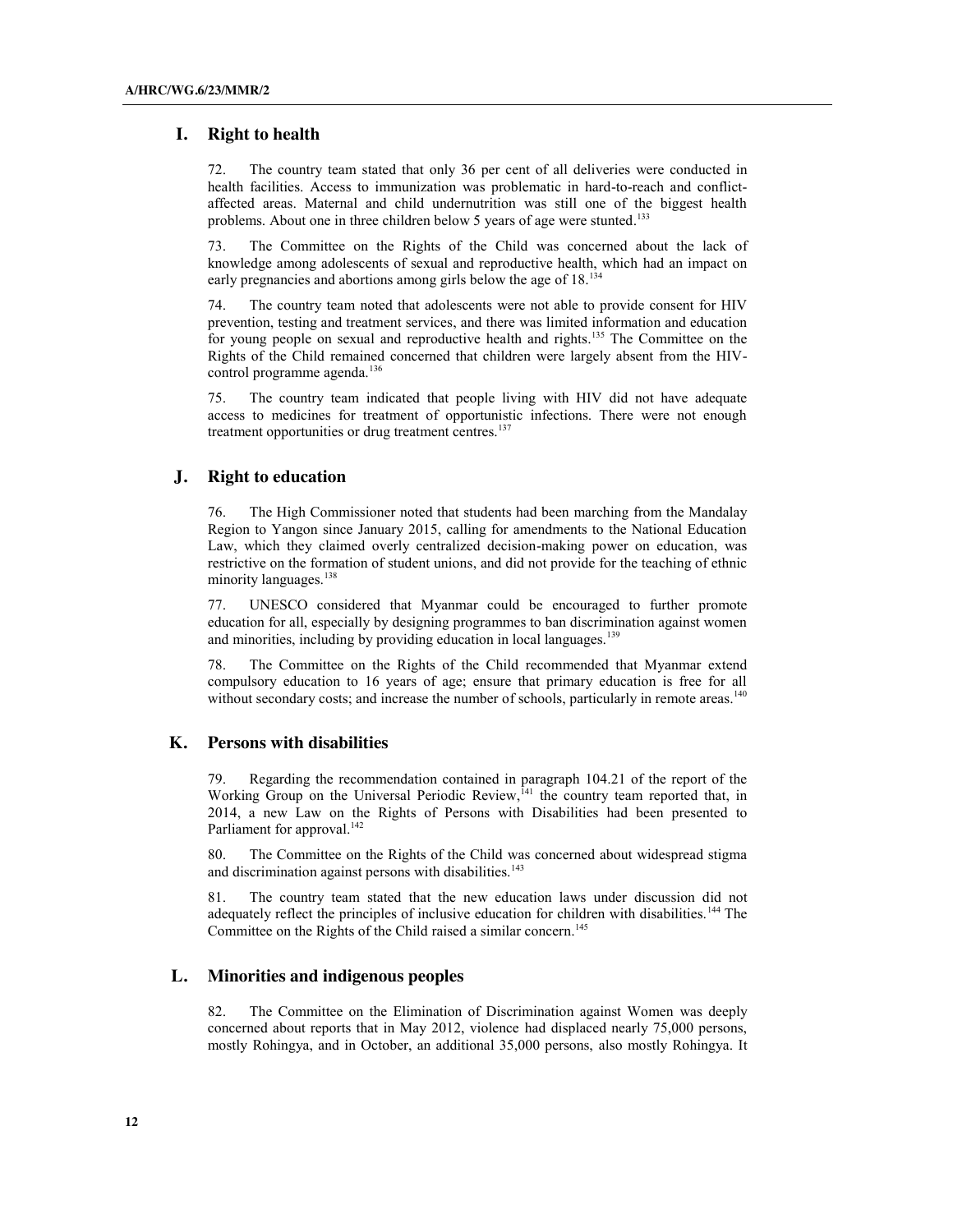was further concerned about information that up to 1,000 people were thought to have died in intercommunal violence, the majority of them Muslim. 146

83. In January 2014, the High Commissioner urged Myanmar to investigate credible reports of two serious incidents in the northern Rakhine State village of Du Chee Yar Tan, in which Rohingya Muslims had been reportedly killed.<sup>147</sup> The Secretary-General stated that an initial investigation report by the local United Nations team had highlighted the strong possibility of violence having targeted a large number of Muslim residents of the area, but that the report had been rejected by the authorities as unfounded.<sup>148</sup> The Special Rapporteur on the situation of human rights in Myanmar indicated that widespread and systematic human rights violations in Rakhine State might constitute crimes against humanity.<sup>149</sup>

84. In response to the follow-up report submitted by Myanmar in 2013,<sup>150</sup> the Committee on the Elimination of Discrimination against Women recommended that Myanmar provide information on actions taken to ensure that Muslim women in northern Rakhine State, including internally displaced women, have access to basic services, including health and education.<sup>151</sup>

85. The Special Advisor to the Secretary-General on Myanmar pointed out that a considerable segment of the population in northern Rakhine State had been left out of the 2014 population and housing census. He noted that the demand of many local people to self-identify as Rohingya had not been conceded by the authorities. The controversy over nomenclature had prevented many from being counted.<sup>152</sup>

86. The country team also indicated that the citizenship verification process had been rolled out in January 2015 across Rakhine. A majority of the stateless population selfidentified as Rohingya, which was not permitted, and limited numbers of persons had applied by the end of March  $2015$ <sup>153</sup>

87. The country team noted that, on 11 February 2015, the President had declared that the temporary registration card, held by people without citizenship who resided legally in Myanmar, would expire on 31 March 2015. They were to surrender their cards and were invited to apply for citizenship.154

88. The Special Rapporteur on the situation of human rights in Myanmar recommended that Myanmar resolve the citizenship status of habitual residents of Myanmar, including temporary registration card holders, and respect the right of the Rohingya to selfidentification. 155

#### **M. Migrants, refugees and asylum seekers**

89. In May 2015, referring to Rohingya migrants being stranded at sea in precarious conditions in South-East Asia, the High Commissioner stated that, until Myanmar addressed the institutional discrimination against the Rohingya population, the precarious migration would continue.<sup>156</sup>

90. The High Commissioner indicated that Myanmar had accepted a number of returnees and had announced serious efforts in the prevention of smuggling and illegal migration. However, he stressed that a strong effort to revise policies that affected the human rights of the Rohingya would be essential.<sup>157</sup>

91. The High Commissioner also noted persistent allegations of summary executions, enforced disappearances, arbitrary arrests and torture of, and sexual violence against, the Rohingya by security officials and stressed that the pattern of persecution must be considered a driver of the Rohingya exodus.<sup>158</sup>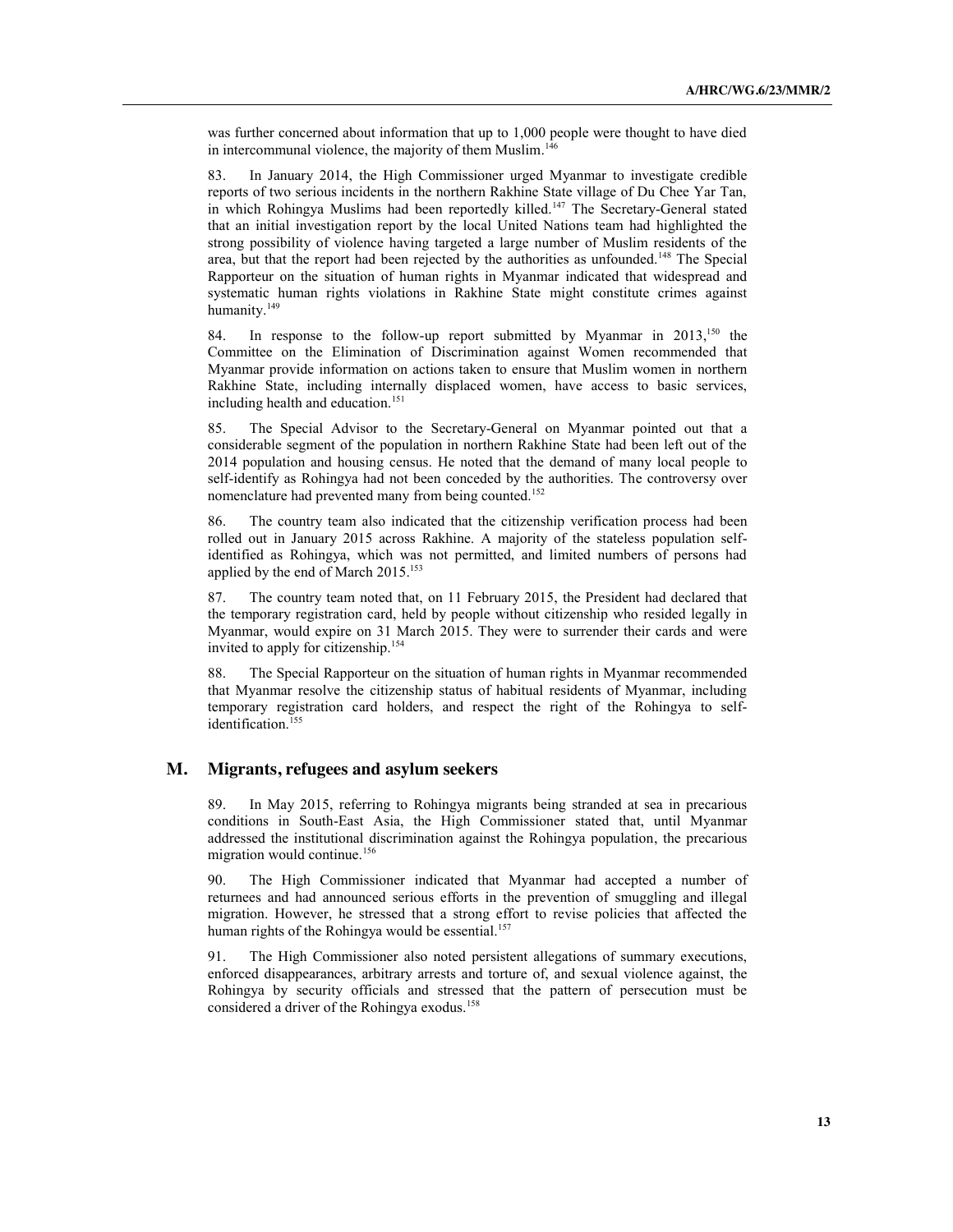#### **N. Internally displaced persons**

92. The country team stated that Myanmar continued to experience protracted conflict and displacement in Kachin, northern Shan and Rakhine States. A total of 238,380 persons had been displaced since the conflicts began in 2011 and 2012. That included almost 95,000 children who had been deprived of consistent access to basic services. 159

93. The Special Rapporteur on the situation of human rights in Myanmar recommended that Myanmar ensure the provision of health services, food items, non-food items and education in all camps for internally displaced persons, including those in remote parts of northern Rakhine State.160

94. The Human Rights Council called upon Myanmar to ensure the safe and voluntary return of all refugees and persons displaced from their homes, including Muslims.<sup>161</sup>

## **O. Right to development, and environmental issues**

95. The country team stated that land ownership and land confiscation problems remained a huge challenge for the Government. Protests by farmers, including women farmers and women's rights groups, landowners and activists, continued across the country. There were concerns that the draft National Land Use Policy lacked protection for small scale farmers, especially women and ethnic minorities, in relation to land tenure, use and development.<sup>162</sup>

96. The Special Rapporteur on the situation of human rights in Myanmar recommended that the Government ensure that participatory, inclusive and meaningful consultations on land development have taken place with all relevant stakeholders, and that environmental and social impact assessments are undertaken. 163

97. The Committee on the Rights of the Child noted the absence of a legislative framework regulating the prevention of, protection against and reparation of adverse impacts of activities by private and State-owned companies, mainly in the extractive and large-scale energy-related sectors.<sup>164</sup>

*Notes*

- <sup>1</sup> Unless indicated otherwise, the status of ratification of instruments listed in the table may be found on the official website of the United Nations Treaty Collection database, Office of Legal Affairs of the United Nations Secretariat, http://treaties.un.org/. Please also refer to the United Nations compilation on Myanmar from the previous cycle (A/HRC/WG.6/10/MMR/2).
- <sup>2</sup> The following abbreviations have been used in the present document:

| <b>ICERD</b>      | International Convention on the Elimination of All Forms of Racial   |
|-------------------|----------------------------------------------------------------------|
|                   | Discrimination                                                       |
| <b>ICESCR</b>     | International Covenant on Economic, Social and Cultural Rights       |
| <b>OP-ICESCR</b>  | Optional Protocol to ICESCR                                          |
| <b>ICCPR</b>      | International Covenant on Civil and Political Rights                 |
| <b>ICCPR-OP1</b>  | Optional Protocol to ICCPR                                           |
| <b>ICCPR-OP 2</b> | Second Optional Protocol to ICCPR, aiming at the abolition of the    |
|                   | death penalty                                                        |
| <b>CEDAW</b>      | Convention on the Elimination of All Forms of Discrimination against |
|                   | Women                                                                |
| <b>OP-CEDAW</b>   | Optional Protocol to CEDAW                                           |
| <b>CAT</b>        | Convention against Torture and Other Cruel, Inhuman or Degrading     |
|                   | <b>Treatment or Punishment</b>                                       |
| OP-CAT            | Optional Protocol to CAT                                             |
| <b>CRC</b>        | Convention on the Rights of the Child                                |
|                   |                                                                      |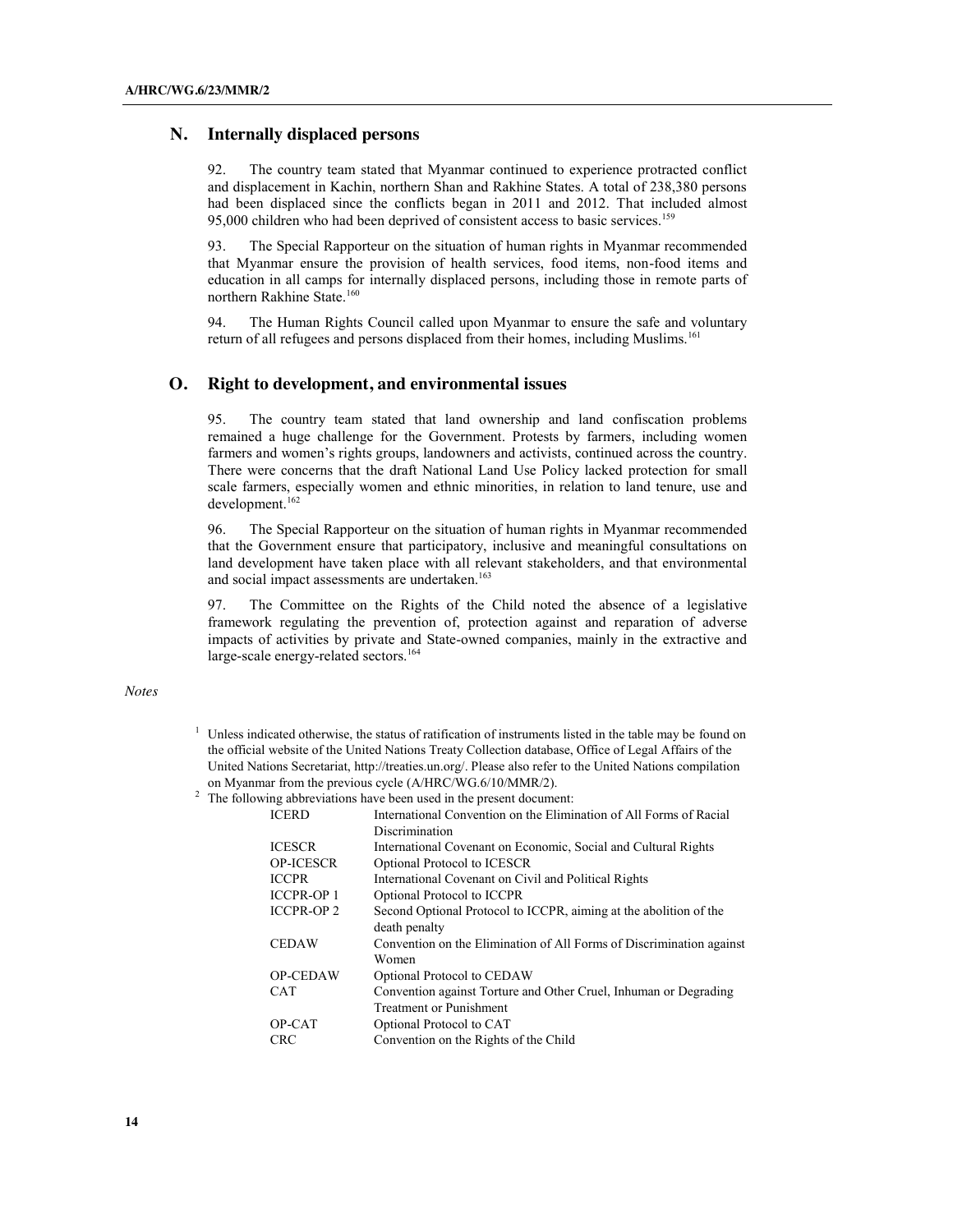| OP-CRC-AC      | Optional Protocol to CRC on the involvement of children in armed<br>conflict                  |
|----------------|-----------------------------------------------------------------------------------------------|
| OP-CRC-SC      | Optional Protocol to CRC on the sale of children, child prostitution<br>and child pornography |
| OP-CRC-IC      | Optional Protocol to CRC on a communications procedure                                        |
| <b>ICRMW</b>   | International Convention on the Protection of the Rights of All                               |
|                | Migrant Workers and Members of Their Families                                                 |
| <b>CRPD</b>    | Convention on the Rights of Persons with Disabilities                                         |
| <b>OP-CRPD</b> | Optional Protocol to CRPD                                                                     |
| <b>ICPPED</b>  | International Convention for the Protection of All Persons from                               |
|                | <b>Enforced Disappearance</b>                                                                 |

<sup>3</sup> Individual complaints: ICCPR-OP 1, art. 1; OP-CEDAW, art. 1; OP-CRPD, art. 1; OP-ICESCR, art. 1; OP-CRC-IC, art. 5; ICERD, art. 14; CAT, art. 22; ICRMW, art. 77; and ICPPED, art. 31. Inquiry procedure: OP-CEDAW, art. 8; CAT, art. 20; ICPPED, art. 33; OP-CRPD, art. 6; OP-ICESCR, art. 11; and OP-CRC-IC, art. 13. Inter-State complaints: ICCPR, art. 41; ICRMW, art. 76; ICPPED, art. 32; CAT, art. 21; OP-ICESCR, art. 10; and OP-CRC-IC, art. 12. Urgent action: ICPPED, art. 30.

<sup>4</sup> Protocol to Prevent, Suppress and Punish Trafficking in Persons, Especially Women and Children, supplementing the United Nations Convention against Transnational Organized Crime.

- <sup>5</sup> 1951 Convention relating to the Status of Refugees and its 1967 Protocol, 1954 Convention relating to the Status of Stateless Persons, and 1961 Convention on the Reduction of Statelessness.
- <sup>6</sup> Geneva Convention for the Amelioration of the Condition of the Wounded and Sick in Armed Forces in the Field (First Convention); Geneva Convention for the Amelioration of the Condition of Wounded, Sick and Shipwrecked Members of Armed Forces at Sea (Second Convention); Geneva Convention relative to the Treatment of Prisoners of War (Third Convention); Geneva Convention relative to the Protection of Civilian Persons in Time of War (Fourth Convention). For the official status of ratifications, see International Committee of the Red Cross, www.icrc.org/IHL.
- <sup>7</sup> Protocol Additional to the Geneva Conventions of 12 August 1949, and relating to the Protection of Victims of International Armed Conflicts (Protocol I); Protocol Additional to the Geneva Conventions of 12 August 1949, and relating to the Protection of Victims of Non-International Armed Conflicts (Protocol II); and Protocol Additional to the Geneva Conventions of 12 August 1949, and relating to the Adoption of an Additional Distinctive Emblem (Protocol III). For the official status of ratifications, see International Committee of the Red Cross, www.icrc.org/IHL.
- <sup>8</sup> International Labour Organization (ILO) Forced Labour Convention, 1930 (No. 29) and Freedom of Association and Protection of the Right to Organise Convention, 1948 (No. 87).
- 
- <sup>9</sup> ILO Worst Forms of Child Labour Convention, 1999 (No. 182).<br><sup>10</sup> ILO Right to Organise and Collective Bargaining Convention, 1949 (No. 98); Equal Remuneration Convention, 1951 (No. 100); Abolition of Forced Labour Convention, 1957 (No. 105); Discrimination (Employment and Occupation) Convention, 1958 (No. 111); Minimum Age Convention, 1973 (No. 138).
- <sup>11</sup> ILO Indigenous and Tribal Peoples Convention, 1989 (No. 169) and Domestic Workers Convention, 2011 (No. 189). 12 See CRC/C/MMR/CO/3-4, para. 98. See also CRC/C/MMR/CO/3-4, paras. 52, 62 and 82.
- 
- <sup>13</sup> See CRC/C/MMR/CO/3-4, para. 42.<br><sup>14</sup> Ibid., para. 84.<br><sup>15</sup> Ibid. para. 86.
- 
- $^{15}$  Ibid., para. 86.
- $^{16}$  Ibid., para. 84.
- <sup>17</sup> See A/HRC/25/64, para. 81 (k) and A/HRC/28/72, paras. 69 (d) and 71 (d).<br><sup>18</sup> See A/HRC/25/64, para. 75 (a) and A/HRC/28/72, para. 71 (d).
- <sup>18</sup> See A/HRC/25/64, para. 75 (a) and A/HRC/28/72, para. 71 (d).<br><sup>19</sup> See A/HRC/25/64, para. 75 (a) and A/HRC/28/72, para. 71 (d).
- See A/HRC/25/64, para. 75 (a) and A/HRC/28/72, para. 71 (d).
- <sup>20</sup> See A/HRC/25/64, para. 81 (i) and A/69/398, para. 81 (d)
- <sup>21</sup> See UNESCO submission for the universal periodic review of Myanmar, para. 36.1.
- <sup>22</sup> See Human Rights Council resolution 28/23, para. 2.
- <sup>23</sup> See A/HRC/28/72, para. 25.
- $24$  Ibid., para. 66 (d).
- <sup>25</sup> See A/HRC/25/64, para. 60.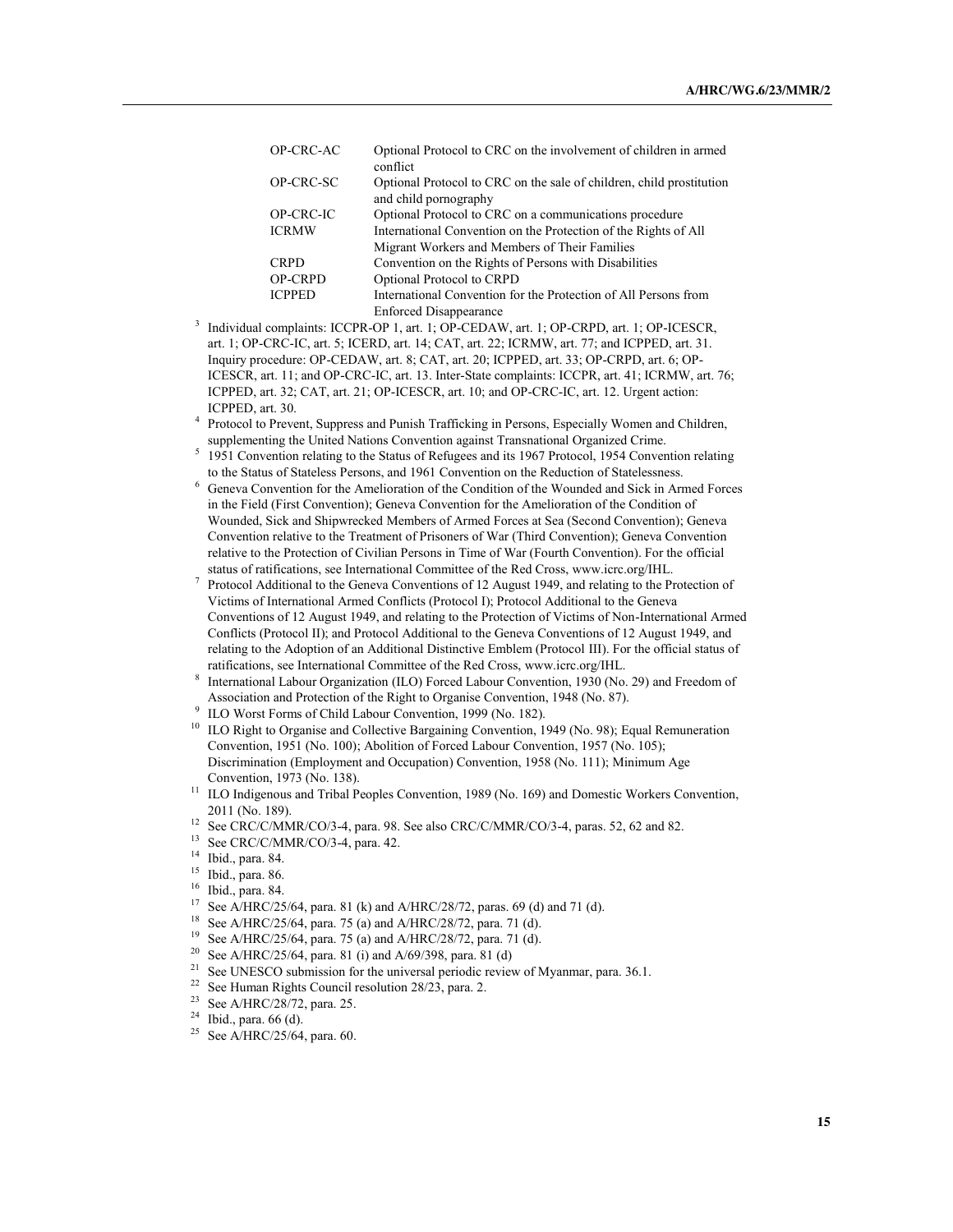- $^{26}$  See A/69/362, para. 13.<br><sup>27</sup> See Human Rights Cour
- See Human Rights Council resolution 28/23, para. 5.
- <sup>28</sup> According to article 5 of the rules of procedure of the International Coordinating Committee of National Institutions for the Promotion and Protection of Human Rights Sub-Committee on Accreditation, the classifications for accreditation used by the Sub-Committee are: A: voting member (fully in compliance with each of the Paris Principles); B: non-voting member (not fully in compliance with each of the Paris Principles or insufficient information provided to make a determination); and C: no status (not in compliance with the Paris Principles).
- <sup>29</sup> For the list of national human rights institutions with accreditation status granted by the International Coordinating Committee of National Institutions for the Promotion and Protection of Human Rights, see A/HRC/27/40, annex.
- <sup>30</sup> See CEDAW/C/MMR/CO/3, para. 56.
- <sup>31</sup> CEDAW/C/MMR/CO/3/Add.1.
- <sup>32</sup> CEDAW/C/MMR/CO/3/Add.2.
- <sup>33</sup> CEDAW/C/MMR/CO/3/Add.3.
- <sup>34</sup> CEDAW/C/MMR/CO/3/Add.4.
- <sup>35</sup> Letters from the Committee on the Elimination of Discrimination against Women to the Permanent Representative of Myanmar to the United Nations Office and other international organizations in Geneva, dated 8 April 2014 and 4 November 2011, available from http://tbinternet.ohchr.org/\_layouts/TreatyBodyExternal/FollowUp.aspx?Treaty=CEDAW&Lang=en. See also the letters from the Committee to the Permanent Representative dated 8 February 2011 and 25 August 2010, available from
- http://tbinternet.ohchr.org/\_layouts/TreatyBodyExternal/FollowUp.aspx?Treaty=CEDAW&Lang=en.
- For the titles of special procedures mandate holders, see www.ohchr.org/EN/HRBodies/SP/Pages/Themes.aspx and www.ohchr.org/EN/HRBodies/SP/Pages/Countries.aspx.
- <sup>37</sup> "Comment by UN High Commissioner for Human Rights Zeid Ra'ad Al Hussein on the abuse of the Special Rapporteur on human rights in Myanmar, Yanghee Lee", press release, 21 January 2015. Available from
- www.ohchr.org/EN/NewsEvents/Pages/DisplayNews.aspx?NewsID=15501&LangID=E.
- See OHCHR Report 2014, "OHCHR in the field: Asia and the Pacific", pp. 220-221.
- <sup>39</sup> United Nations High Commissioner for Human Rights, "Myanmar—a fork in the road", opinion editorial, 12 November 2014. Available from
- www.ohchr.org/EN/NewsEvents/Pages/DisplayNews.aspx?NewsID=15281&LangID=E.<br><sup>40</sup> See A/69/362, para. 13.
- 
- <sup>41</sup> See A/HRC/28/72, para. 71 (a) and Human Rights Council resolution 28/23, para. 14.
- <sup>42</sup> See A/69/362, para. 24.
- <sup>43</sup> United Nations country team submission for the universal periodic review of Myanmar, p. 3.
- <sup>44</sup> A/HRC/17/9. "Increase its efforts to prevent and combat violence against women and human trafficking and adopt a National Plan of Action for the advancement of the human rights of women" (Islamic Republic of Iran).
- <sup>45</sup> See country team submission, p. 4.
- <sup>46</sup> Ibid., pp. 4-5.
- <sup>47</sup> See country team submission, p. 2.
- <sup>48</sup> Population Control Healthcare Bill, Bill Relating to the Practice of Monogamy, Bill on Religious Conversion and Myanmar Buddhist Women's Special Marriage Bill. See "Myanmar: UN rights experts express alarm at adoption of first of four 'protection of race and religion' bills", 27 May 2015. Available from
- www.ohchr.org/EN/NewsEvents/Pages/DisplayNews.aspx?NewsID=16015&LangID=E. <sup>49</sup> "Myanmar 'needs urgently to get back on track' – Zeid", 25 February 2015. Available from
- www.ohchr.org/EN/NewsEvents/Pages/DisplayNews.aspx?NewsID=15610&LangID=E. <sup>50</sup> "Myanmar: UN rights experts express alarm at adoption of first of four 'protection of race and
- religion' bills".
- <sup>51</sup> See country team submission, p. 3.
- <sup>52</sup> See A/69/362, para. 3.
- <sup>53</sup> See Human Rights Council resolution 29/21, paras. 1-3.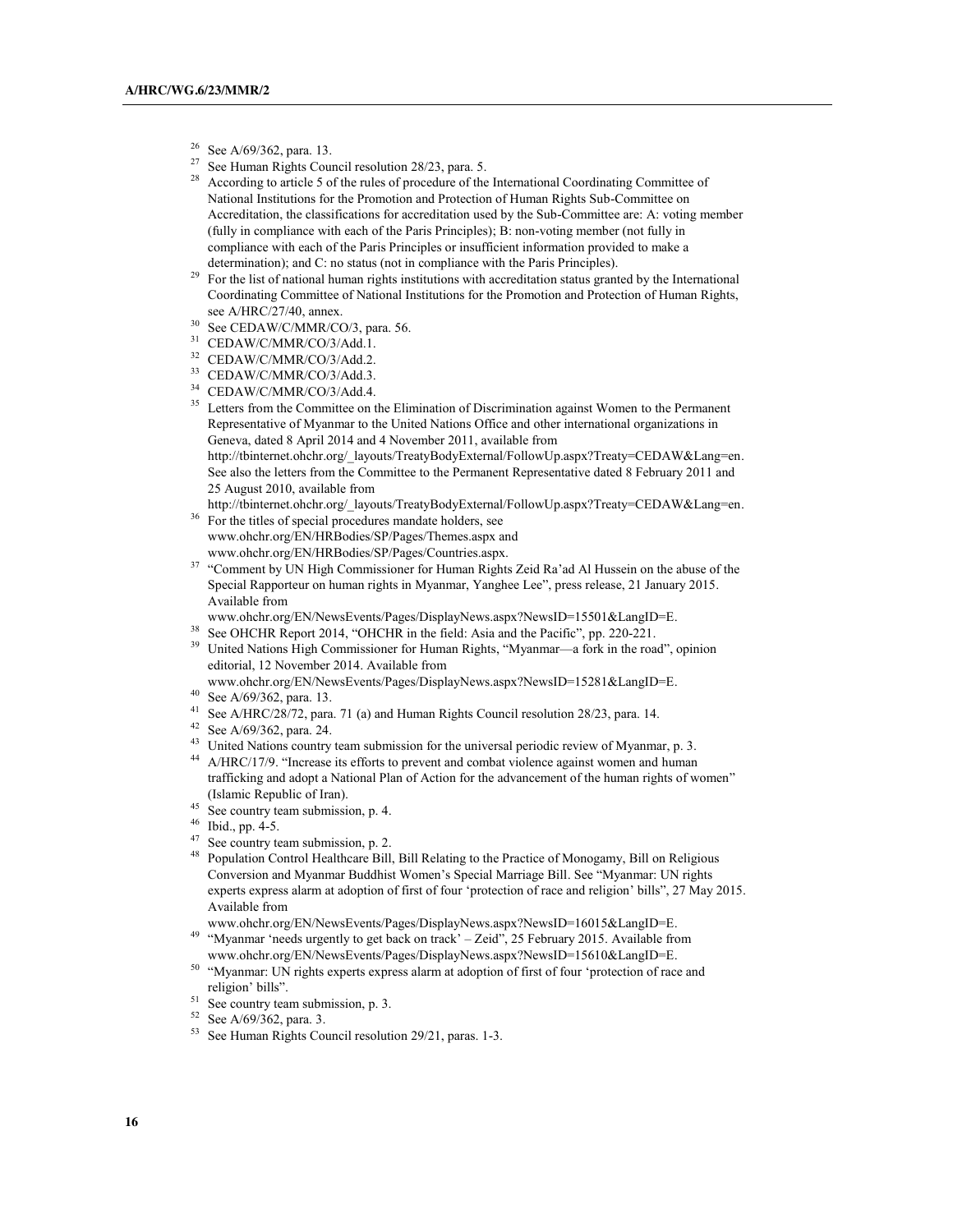- $^{54}$  See A/HRC/28/72, para. 67 (a).
- $^{55}$  See country team submission, p. 14.
- Ibid.
- <sup>57</sup> See CRC/C/MMR/CO/3-4, paras. 43-44.<br><sup>58</sup> See A/HRC/28/72, para. 67 (e).
- 
- <sup>59</sup> See CRC/C/MMR/CO/3-4, para. 42 (c).<br><sup>60</sup> Ibid., para. 42 (d).<br><sup>61</sup> See country team submission, p. 3.
- 
- 
- <sup>62</sup> See A/HRC/25/64, para. 75 (d).
- <sup>63</sup> Ibid., paras. 35-36.
- <sup>64</sup> Ibid., para. 81 (i).
- <sup>65</sup> "Myanmar 'needs urgently to get back on track' Zeid".
- <sup>66</sup> See country team submission, p. 6.
- 
- $<sup>67</sup>$  Myanmar Armed Forces.<br> $<sup>68</sup>$  See country team submission, p. 6.</sup></sup>
- $69$  See Human Rights Council resolution 28/23, para. 12.
- <sup>70</sup> See country team submission, p. 9.
- <sup>71</sup> See A/HRC/25/55/Add.3, para. 304. See also paras. 291-301.
- <sup>72</sup> See A/HRC/WGAD/2010/28, para. 32**.** See also A/HRC/WGAD/2011/25, A/HRC/WGAD/2013/50, A/HRC/WGAD/2013/56 and A/HRC/WGAD/2014/6.
- <sup>73</sup> See A/HRC/25/55/Add.3, para. 303. See also paras. 291-301.
- <sup>74</sup> See S/2015/203, para. 41.
- <sup>75</sup> See country team submission, pp. 5-6.<br><sup>76</sup> See CRC/C/MMR/CO/3 4, paras. 89.0
- <sup>76</sup> See CRC/C/MMR/CO/3-4, paras. 89-90.<br><sup>77</sup> Ibid., paras. 59-60.
- 
- <sup>78</sup> Ibid., paras. 53-54.
- <sup>79</sup> A/HRC/17/9. "Prioritize its work with the International Labour Organization on a Joint Action Plan on child soldiers to progress the implementation of Security Council resolution 1612 (2005)" (New Zealand).
- <sup>80</sup> A/HRC/17/9. "Cooperate with the United Nations to end the recruitment of child soldiers, and facilitate effective monitoring in addition to reporting violations against children in armed conflict by the United Nations country team" (Hungary).
- $81$  See country team submission, p. 6. See also A/69/926-S/2015/409.
- <sup>82</sup> Special Representative of the Secretary-General for Children and Armed Conflict, Leila Zerrougui, concludes her first visit to Myanmar, press release, 16 July 2015. Available from https://childrenandarmedconflict.un.org/press-release/press-release-special-representative-of-thesecretary-general-for-children-and-armed-conflict-leila-zerrougui-concludes-her-first-visit-tomyanmar/.
- <sup>83</sup> ILO Committee of Experts on the Application of Conventions and Recommendations, observation concerning ILO Forced Labour Convention, 1930 (No. 29) – Myanmar, adopted in 2012, published 102nd ILC session (2013). Available from

www.ilo.org/dyn/normlex/en/f?p=1000:13100:0::NO:13100:P13100\_COMMENT\_ID:3085560:YES. <sup>84</sup> See country team submission, p. 10.

- <sup>85</sup> See CRC/C/MMR/CO/3-4, paras. 81-82.
- 
- <sup>86</sup> Ibid., paras. 91-92.
- $^{87}$  See country team submission, p. 7.
- $\frac{88}{89}$  Ibid., p. 8.
- See A/HRC/25/64, para. 48.
- $90$  "Myanmar 'needs urgently to get back on track' Zeid".
- <sup>91</sup> See S/2015/203, para. 42.
- $92$  See country team submission, p. 8.
- <sup>93</sup> See A/HRC/25/55/Add.3, para. 303. See also paras. 291-301 and A/HRC/22/58, paras. 11-12.
- <sup>94</sup> See CRC/C/MMR/CO/3-4, paras. 93-94. See also CRC/C/MMR/CO/3-4, paras. 51-52.
- <sup>95</sup> See country team submission, p. 7.
- <sup>96</sup> See CRC/C/MMR/CO/3-4, paras. 93-94.<br><sup>97</sup> Ibid., paras. 33-34.
-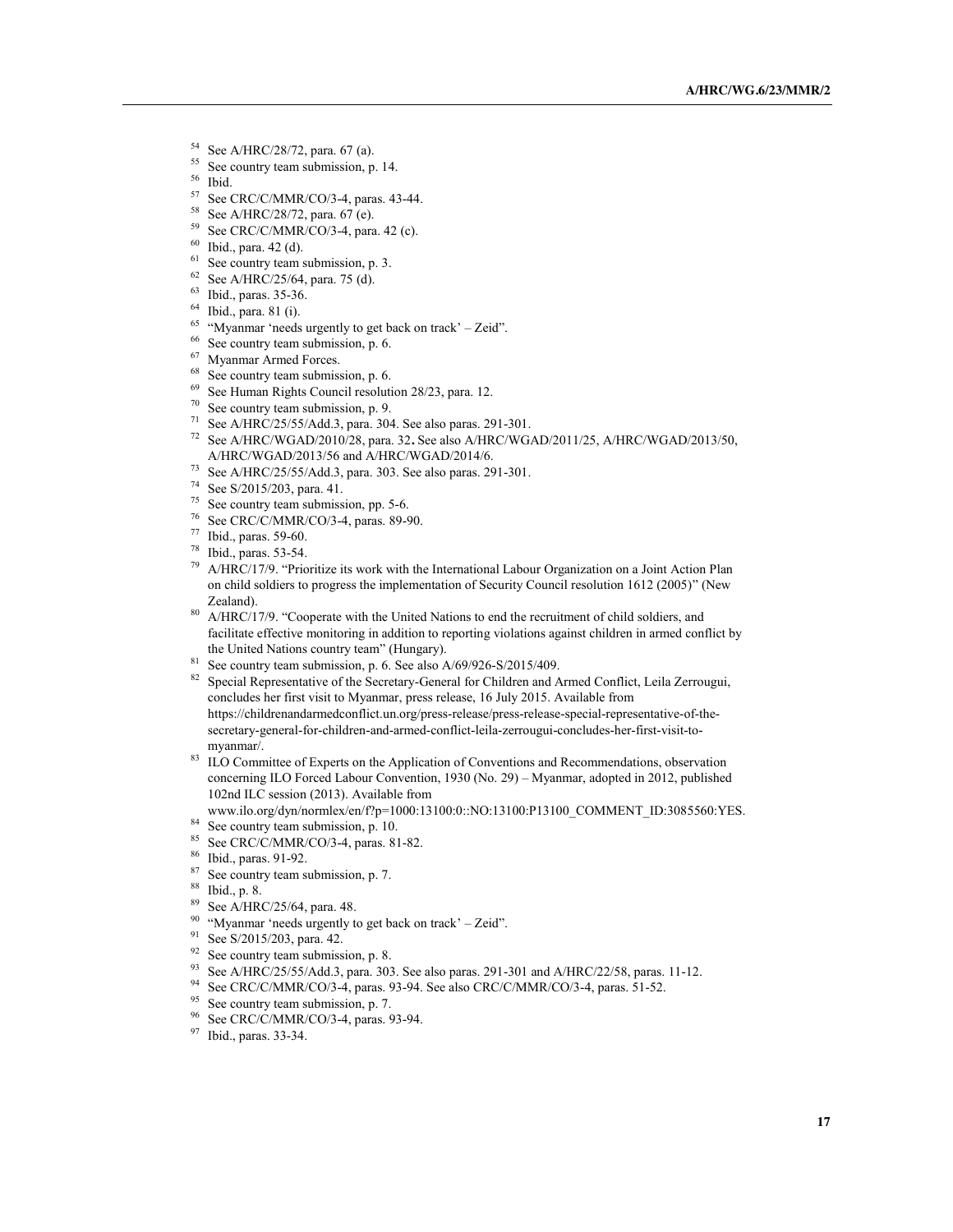- <sup>98</sup> Ibid., paras. 43-44. See also the letters from the Committee on the Elimination of Discrimination against Women to the Permanent Representative of Myanmar to the United Nations Office and other international organizations in Geneva dated 25 August 2010, p. 2, 8 February 2011, and 4 November 2011, p. 3.
- <sup>99</sup> See CEDAW/C/MMR/CO/3/Add.4, paras. 20-22.<br><sup>100</sup> See the letter from the Committee on the Elimination
- See the letter from the Committee on the Elimination of Discrimination against Women to the Permanent Representative of Myanmar to the United Nations Office and other international organizations in Geneva dated 8 April 2014, p. 2. See also the letter from the Committee to the Permanent Representative dated 4 November 2011, p. 3.
- 
- <sup>101</sup> See A/HRC/28/72, para. 68 (d).<br><sup>102</sup> See CEDAW/C/MMR/CO/3/Add.4, paras. 17-19.
- $103$  See the letter from the Committee on the Elimination of Discrimination against Women to the Permanent Representative of Myanmar to the United Nations Office and other international organizations in Geneva dated 8 April 2014, pp. 2-3. See also the letters from the Committee to the Permanent Representative dated 25 August 2010, p. 2, and 4 November 2011, p. 3.
- <sup>104</sup> "UN rights experts raise alarm on draft bill imposing restrictions to religious conversion in Myanmar", 20 June 2014. Available from www.ohchr.org/EN/NewsEvents/Pages/DisplayNews. aspx?NewsID=14988&LangID=E. See also A/HRC/28/85, p.16.
- <sup>105</sup> "Myanmar: UN rights experts express alarm".
- $106$  See CRC/C/MMR/CO/3-4, paras. 45-46.
- See country team submission, p. 9.
- <sup>108</sup> See UNESCO submission, paras. 27-28. See also A/HRC/28/72, para. 7.<br><sup>109</sup> See A/HRC/28/72, para. 7. See also A/HRC/28/72, para. 64/b)
- See A/HRC/28/72, para. 7. See also A/HRC/28/72, para. 64 (b).
- <sup>110</sup> See A/HRC/28/72, para. 6.
- $^{111}$  Ibid., para. 64 (c).
- <sup>112</sup> See UNESCO submission, para. 39.<br><sup>113</sup> See CBC/C/MMB/CO/2.4, paras. 4
- $^{113}$  See CRC/C/MMR/CO/3-4, paras. 49-50.
- <sup>114</sup> See UNESCO submission, para. 29.<br> $\frac{115}{115}$  See country toom submission n 10.
- See country team submission, p. 10.
- <sup>116</sup> "Myanmar 'needs urgently to get back on track' Zeid".<br><sup>117</sup> See A (UDC/29/72, new  $\frac{8}{3}$
- See A/HRC/28/72, para. 8.
- <sup>118</sup> "Myanmar 'needs urgently to get back on track' Zeid".<br><sup>119</sup> Proce briefing notes on Myanmar,  $\frac{3}{2}$  June 2015, Available
- Press briefing notes on Myanmar, 3 June 2015. Available from
- www.ohchr.org/EN/NewsEvents/Pages/DisplayNews.aspx?NewsID=16036&LangID=E.
- <sup>120</sup> See A/HRC/25/55/Add.3, para. 305 and country team submission, p. 9.<br><sup>121</sup> Press briefing notes on Museuman 13 Marsh 2015, Applichly from Press briefing notes on Myanmar, 13 March 2015. Available from
- www.ohchr.org/EN/NewsEvents/Pages/DisplayNews.aspx?NewsID=15694&LangID=E.
- <sup>122</sup> "Myanmar: 'critical and independent voices are vital partners not threats' UN rights expert", news release, 11 August 2015. Available from
- www.ohchr.org/EN/NewsEvents/Pages/DisplayNews.aspx?NewsID=16312&LangID=E.
- <sup>123</sup> See A/HRC/28/72, para. 64 (a). See also A/HRC/25/64, para. 78 (a).
- <sup>124</sup> See CEDAW/C/MMR/CO/3/Add.3, paras. 1-7.<br><sup>125</sup> Letter from the Committee on the Elimination of
- Letter from the Committee on the Elimination of Discrimination against Women to the Permanent Representative of Myanmar to the United Nations Office and other international organizations in Geneva dated 4 November 2011, p. 2.
- <sup>126</sup> Letter from the Committee on the Elimination of Discrimination against Women to the Permanent Representative of Myanmar to the United Nations Office and other international organizations in Geneva dated 4 November 2011, p. 2. See also letters from the Committee to the Permanent Representative dated 25 August 2010, pp. 1-2, and 8 February 2011.
- <sup>127</sup> See A/HRC/28/72, para. 23.
- <sup>128</sup> See country team submission, p. 10.
- <sup>129</sup> See CRC/C/MMR/CO/3-4, paras. 85-86.<br><sup>130</sup> Ibid. paras. 60.70
- $\frac{130}{131}$  Ibid., paras. 69-70.
- See country team submission, p. 11.
- $132$  See CRC/C/MMR/CO/3-4, paras. 69-70.
- See country team submission, p. 11.